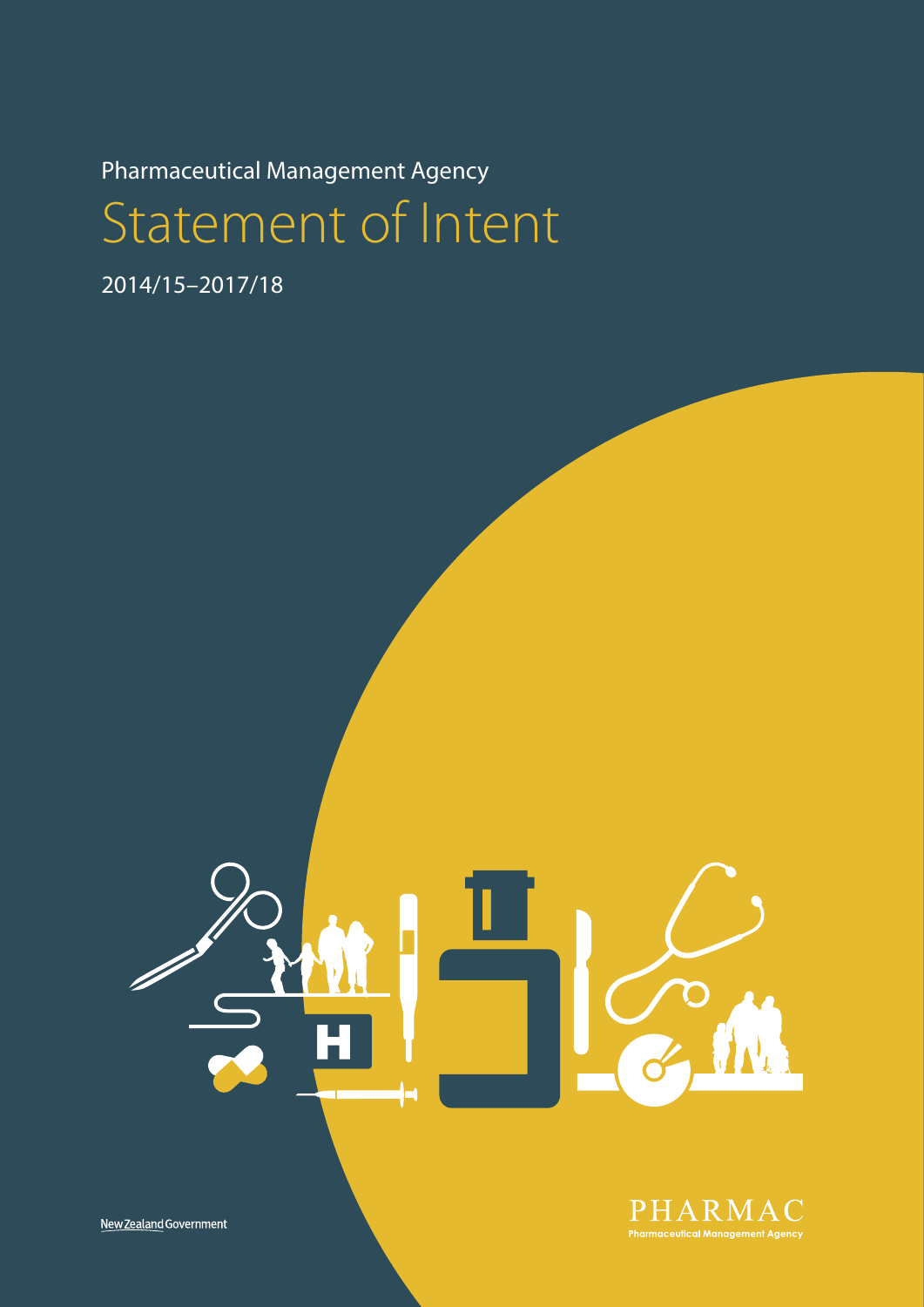# <span id="page-1-0"></span>**Introduction**

Medicines and medical devices are a core component of most interactions people have with health services. As such, PHARMAC is uniquely placed to support the health and disability system to achieve the best health outcomes for New Zealanders.

PHARMAC is committed to making high-quality funding decisions so that anywhere in the country people have equal access to funded pharmaceuticals and the health system is assured that the funding provided delivers value for money. While other health agencies work to address people's access to primary care, PHARMAC works to improve the accessibility of medicines and medical devices for people using health services. Our activity supports and complements the work of others in the health sector and contributes to integrated efforts to improve health outcomes. Our ongoing successful management of the Combined Pharmaceutical Budget (covering community medicines and some medical devices, vaccines and pharmaceutical cancer treatments) contributes to the two overarching health system outcomes for New Zealand:

- New Zealanders live longer, healthier, more independent lives; and
- The health system is cost effective and supports a productive economy.

The Hospital Medicines List (HML) was introduced in July 2013 and is being successfully implemented in District Health Board (DHB) hospitals. After new investments, we estimate that in our first year our work in hospital medicines will generate annual savings for DHBs of more than \$2.97 million based on a three-year average. Importantly, it is also achieving greater consistency in access to hospital medicines across New Zealand. A key factor in the HML's success has been our focus on developing strong relationships with DHB hospital clinical staff. As the HML matures, it will be important for PHARMAC to build on these foundations and increase health sector understanding of our role and the benefits for the system from this role.

We continue to develop the systems and processes needed to support our work towards an expanded role to manage hospital medical devices. In the interim, some medical device procurement has begun and national contracts for a selection of devices are becoming available; these devices are listed in the Pharmaceutical Schedule. DHBs are responding positively to the contracts negotiated so far, with confirmed minimum savings of \$4.8 million (5 year NPV). Over the next few years, PHARMAC will focus on working effectively with DHB clinicians and allied staff, planners and funders, and other health sector entities as we implement hospital medical device management to ensure DHBs achieve best health outcomes and value for money. In particular, we will continue to work with Health Benefits Limited and the National Health Committee to consolidate a shared understanding of, and respect for, the roles we play supporting the wider health system.

PHARMAC's expanded role in vaccines, hospital medicines and hospital medical devices is occurring against a backdrop of wider health system change. Addressing the challenges of an ageing population and long-term conditions requires concerted effort across the health sector. Changing service delivery models through Care Closer to Home and service integration will require PHARMAC to strengthen existing relationships with health sector stakeholders and establish new ones. We welcome working in partnership with other stakeholders and contributing to projects to ensure all efforts are aligned to improve health outcomes. It is important that we are able to continue to fulfil our statutory responsibilities in this shifting landscape.

<span id="page-1-1"></span>Our legislative function includes promoting the responsible use of pharmaceuticals. Where we can support government priorities such as the Health Targets and Better Public Services, we will continue to do so. We worked closely with the Ministry of Health-led Rheumatic Fever Prevention Programme (RFPP) to enable timely access to antibiotics for children with Group A Streptococcal sore throats. We continue to work with the RFPP to develop ways to improve adherence to antibiotic treatment. Our Māori Responsiveness Strategy, Te Whaioranga, is being embedded in our activity – it is 'the way we work'. This supports our efforts to achieve the best possible outcomes from the use of medicines and medical devices by ensuring we focus on Māori and all people that use health services. We are enhancing our capacity to deliver high-quality responsible use and implementation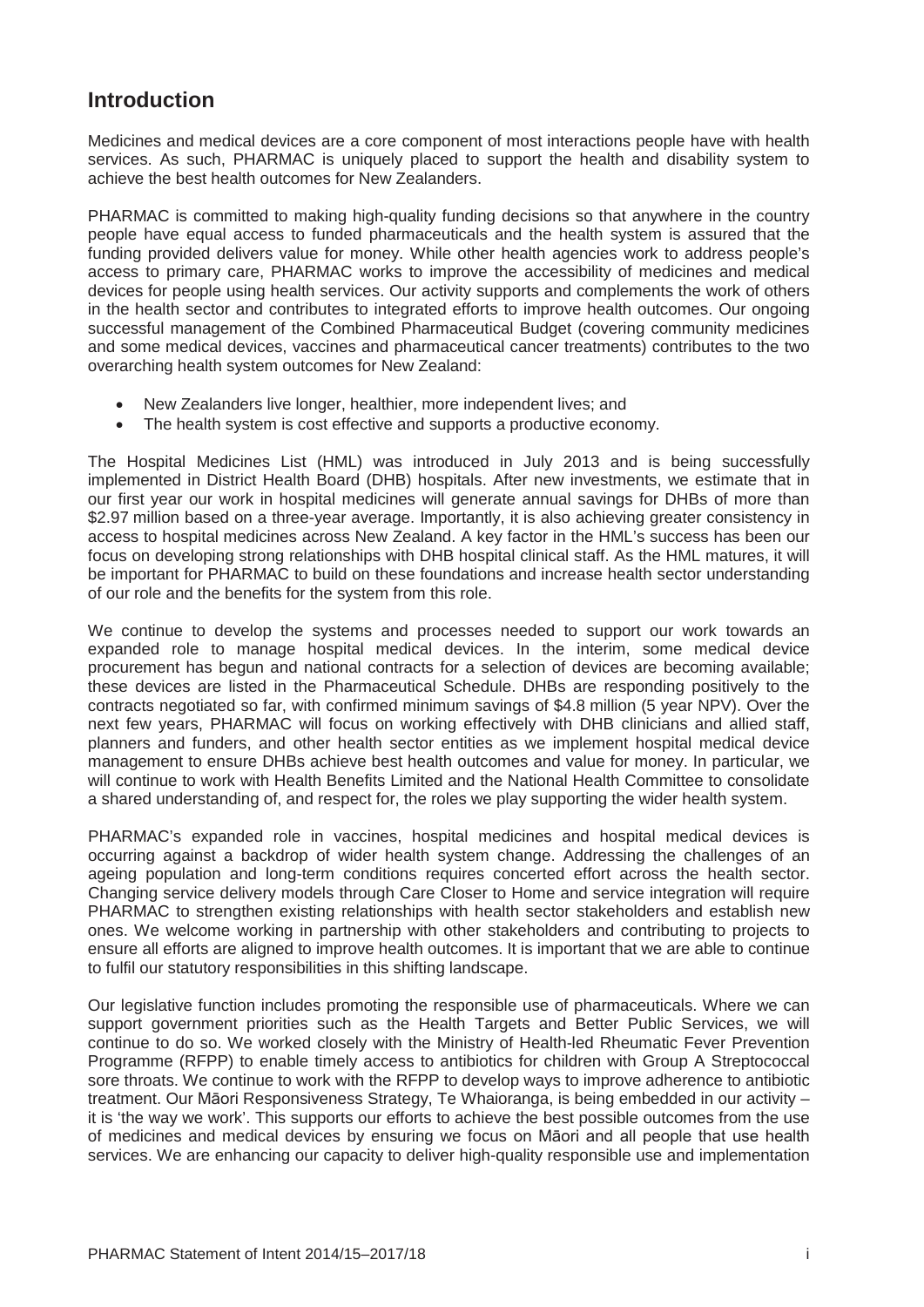programmes. This presents an opportunity to identify new ways to work with the health sector to achieve government health priorities.

PHARMAC's internal operating environment is being strengthened to ensure we are well equipped to deliver our expanded roles and to continually improve our core business. Over the next four years our five strategies for future success will guide us in our activity as a leader within the health system and enable us to identify whether we are delivering the results we seek.

None of our work can be achieved without close engagement with those also working to achieve the best health outcomes: health service users, their whānau, support groups, industry, pharmacists, prescribers, clinical societies and professional associations, DHBs and others with vital roles to play in the health sector. We continue to consult broadly on a range of proposals and we are indebted to all those making contributions to our thinking.

1. Leuren

**Stuart McLauchlan**<br> **Chair**<br> **David Kerr**<br> **David Kerr**<br> **David Kerr** Chair Board Member

& ekher

30 June 2014 30 June 2014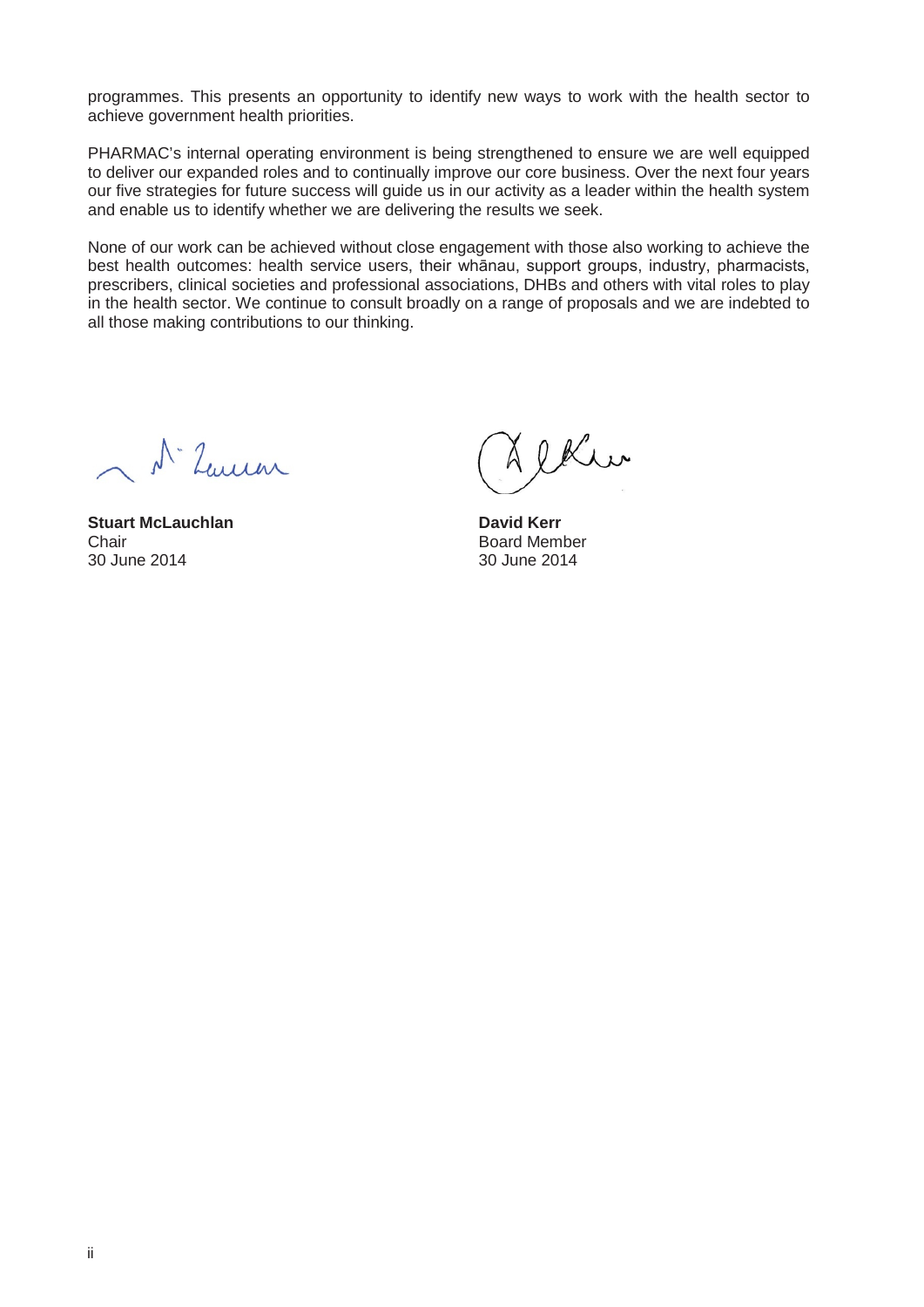# **TABLE OF CONTENTS**

| UNDERSTANDING HOW PHARMAC DRIVES VALUE AND SAVINGS FOR NEW ZEALAND 8           |  |
|--------------------------------------------------------------------------------|--|
| ENSURING OUR EXPANDED SCOPE BUILDS ON OUR SUCCESSFUL MANAGEMENT OF MEDICINES 9 |  |
|                                                                                |  |
|                                                                                |  |
|                                                                                |  |
|                                                                                |  |
|                                                                                |  |
|                                                                                |  |
|                                                                                |  |
|                                                                                |  |
|                                                                                |  |
|                                                                                |  |
|                                                                                |  |
|                                                                                |  |
|                                                                                |  |
|                                                                                |  |
|                                                                                |  |
|                                                                                |  |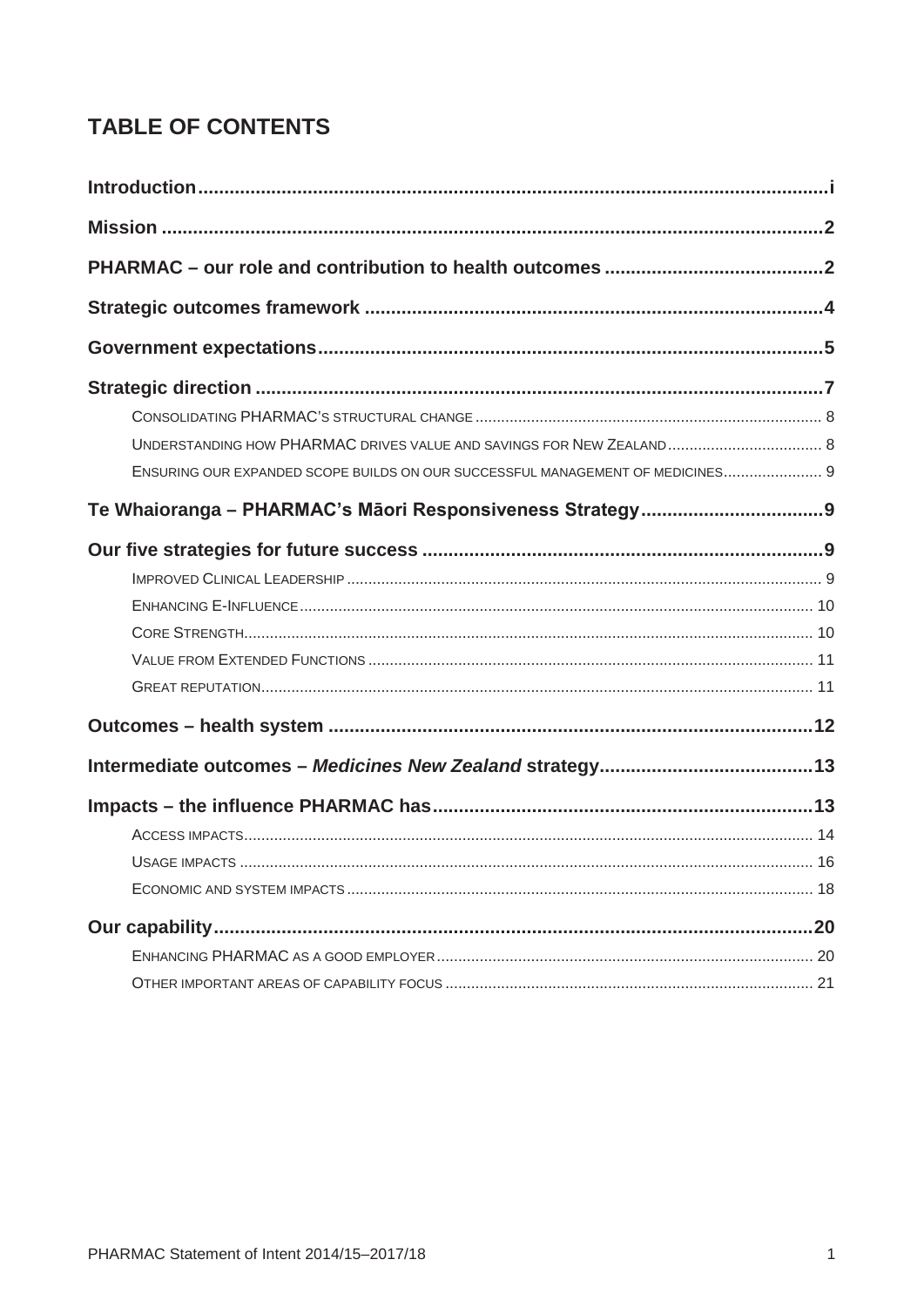# <span id="page-4-0"></span>**Mission**

The Pharmaceutical Management Agency (PHARMAC) mission reflects our legislative objective:

*to secure for eligible people in need of pharmaceuticals, the best health outcomes that are reasonably achievable from pharmaceutical treatment and from within the amount of funding provided.*

'Pharmaceuticals' are medicines, therapeutic medical devices, related products, or related things.

# <span id="page-4-1"></span>**PHARMAC – our role and contribution to health outcomes**

PHARMAC is the New Zealand government agency that makes decisions, on behalf of District Health Boards (DHBs), on which pharmaceuticals to publicly fund in New Zealand. PHARMAC makes choices about how to spend taxpayers' money on vaccines, and community and cancer medicines through the Combined Pharmaceutical Budget (CPB) and the Discretionary Pharmaceutical Fund. The Minister of Health decides the value of the CPB each year. PHARMAC manages the budget through our decision making, but the CPB money remains with DHBs. PHARMAC also makes decisions about the medicines funded in DHB hospitals and is working towards budget management of hospital medicines and medical devices in the longer term.

PHARMAC's decisions affect most New Zealanders because almost everyone will be prescribed a medicine or receive a service involving a medical device at some stage. PHARMAC decisions therefore attract high degrees of public and clinical scrutiny. It is important that we continue to engage and consider stakeholder views in our decision-making processes.

PHARMAC's decisions are informed by robust processes involving consultation, advisory groups, assessment and analysis. PHARMAC also takes into account the impact its decisions will have across the health sector, including such factors as potential reductions in hospital admissions or reductions in the demand for hospital services as a result of pharmaceutical funding.

High-quality decision making is essential and PHARMAC's processes have been frequently tested both in the Courts, via judicial review, and by the Ombudsman, via investigations of complaints. PHARMAC uses the outcomes of these reviews and investigations and its own self-review as an opportunity to continually improve its processes.

#### *Our functions*

PHARMAC's key functions are set out in the New Zealand Public Health and Disability Act 2000 (NZPHD Act). These include:

• Managing and maintaining a Pharmaceutical Schedule<sup>[1](#page-1-1)</sup>

To achieve this, PHARMAC decides which products to list and oversees the supply chain for these. PHARMAC also arranges distribution of certain high-cost medicines and manages national contracts for some medicines and related products used in public hospitals.

• Providing for subsidies in exceptional circumstances when a pharmaceutical isn't listed in the **Schedule** 

To achieve this, PHARMAC operates the Named Patient Pharmaceutical Assessment (NPPA) policy, which enables doctors to apply for subsidy in certain circumstances for individual patients.

• Promoting the responsible use of pharmaceuticals

To achieve this, PHARMAC runs population health programmes, supports the health sector with resources when our decisions result in change (eg, brand changes) and provides education and professional development tools for health professionals.

• Engaging in research as appropriate PHARMAC engages in research and policy work and provides support to others in the health sector.

<span id="page-4-2"></span> $\overline{a}$ <sup>1</sup> The Pharmaceutical Schedule (the Schedule) lists the vaccines, cancer treatments and community medicines funded through the CPB. Section H of the Schedule includes the Hospital Medicines List (HML), listing the medicines available to use in DHB hospitals, as well as the medical devices for which PHARMAC has negotiated national contracts.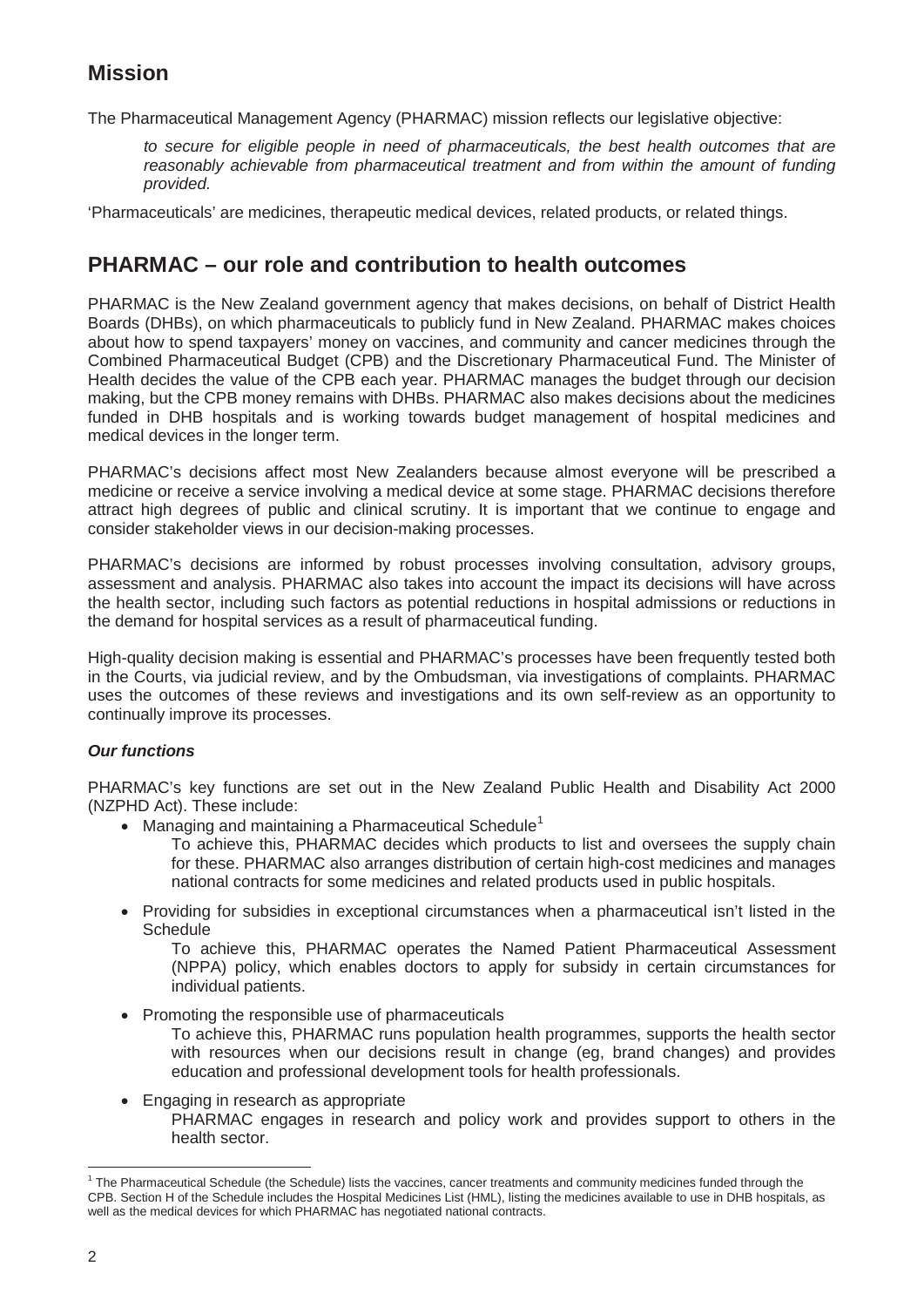A significant expansion of PHARMAC's function occurred in 2010, when the Government decided we should play a greater role managing medicines used in DHB hospitals and assume responsibility for managing medical devices. This is complex and long-term work and will be a strategic priority for PHARMAC over the coming three years.

In addition to the NZPHD Act, PHARMAC's activity is guided by the Crown Entities Act 2004, and current Government expectations, as outlined in Ministers' Letters of Expectations. These expectations are reflected in this Statement of Intent and the accompanying Statement of Performance Expectations 2014-15.

As a government agency, PHARMAC has a commitment to upholding the principles of the Treaty of Waitangi. PHARMAC's Māori Responsiveness Strategy, Te Whaioranga, provides a framework for ensuring that PHARMAC responds to the particular needs of Māori in relation to pharmaceuticals.

#### *PHARMAC's contribution to Government and sector goals*

PHARMAC contributes to the Government's goal of a growing, sustainable economy through being part of the New Zealand health and disability system. We contribute to the health system outcomes:

- New Zealanders live longer, healthier, more independent lives; and
- The health system is cost effective and supports a productive economy.

Our contribution is primarily through the outcomes defined in *Medicines New Zealand* – the Government's strategy for the medicines system (including medical devices):

- Quality, safety and efficacy;
- Access: and
- Optimal use.

Our work creates impacts (or intermediate outcomes) that contribute to the *Medicines New Zealand* outcomes. We have defined these impacts as:

- Access impacts positively influencing people's ability to obtain medicines;
- Usage impacts influencing people's use of medicines to ensure they aren't under-, over- or misused; and
- Economic and system impacts helping the health system work more effectively, and improving value for money.

#### *Output classes*

These impacts are made possible through the services we provide – our outputs, which are identified below and described in more detail in PHARMAC's Statement of Performance Expectations 2014-15.

|    | <b>Output class</b>                                              | <b>Description</b>                                                                                | <b>Outputs</b>                                                                                                                                                         |
|----|------------------------------------------------------------------|---------------------------------------------------------------------------------------------------|------------------------------------------------------------------------------------------------------------------------------------------------------------------------|
|    | <b>Making decisions</b><br>about<br>pharmaceuticals <sup>2</sup> | Work that leads to new medicines being<br>funded and money being saved on older<br>medicines.     | 1.1. Combined Pharmaceuticals <sup>3</sup><br>1.2. Other Pharmaceuticals <sup>4</sup><br>1.3. Special access panels<br>1.4. Named Patient Pharmaceutical<br>Assessment |
| 2. | Influencing medicines<br>access and use                          | Promoting access to and the optimal use of<br>medicines and ensuring decisions are<br>understood. | 2.1. Explaining decisions/sharing<br>information<br>2.2. Population health programmes<br>2.3. Supply management                                                        |
| 3. | <b>Providing policy</b><br>advice and support                    | Assisting the cohesiveness of the broader<br>health sector.                                       | 3.1. Advice and support services to the<br>health sector<br>3.2. Policy advice<br>3.3. Contracts and fund management                                                   |

 $\overline{a}$  $2$  'Pharmaceuticals' are medicines, vaccines, medical devices, related products, or related things.

<span id="page-5-0"></span><sup>3</sup> Includes vaccines, hospital pharmaceutical cancer treatments and some blood products.

<span id="page-5-1"></span><sup>4</sup> Includes hospital medicines and hospital medical devices listed in Section H of the Pharmaceutical Schedule.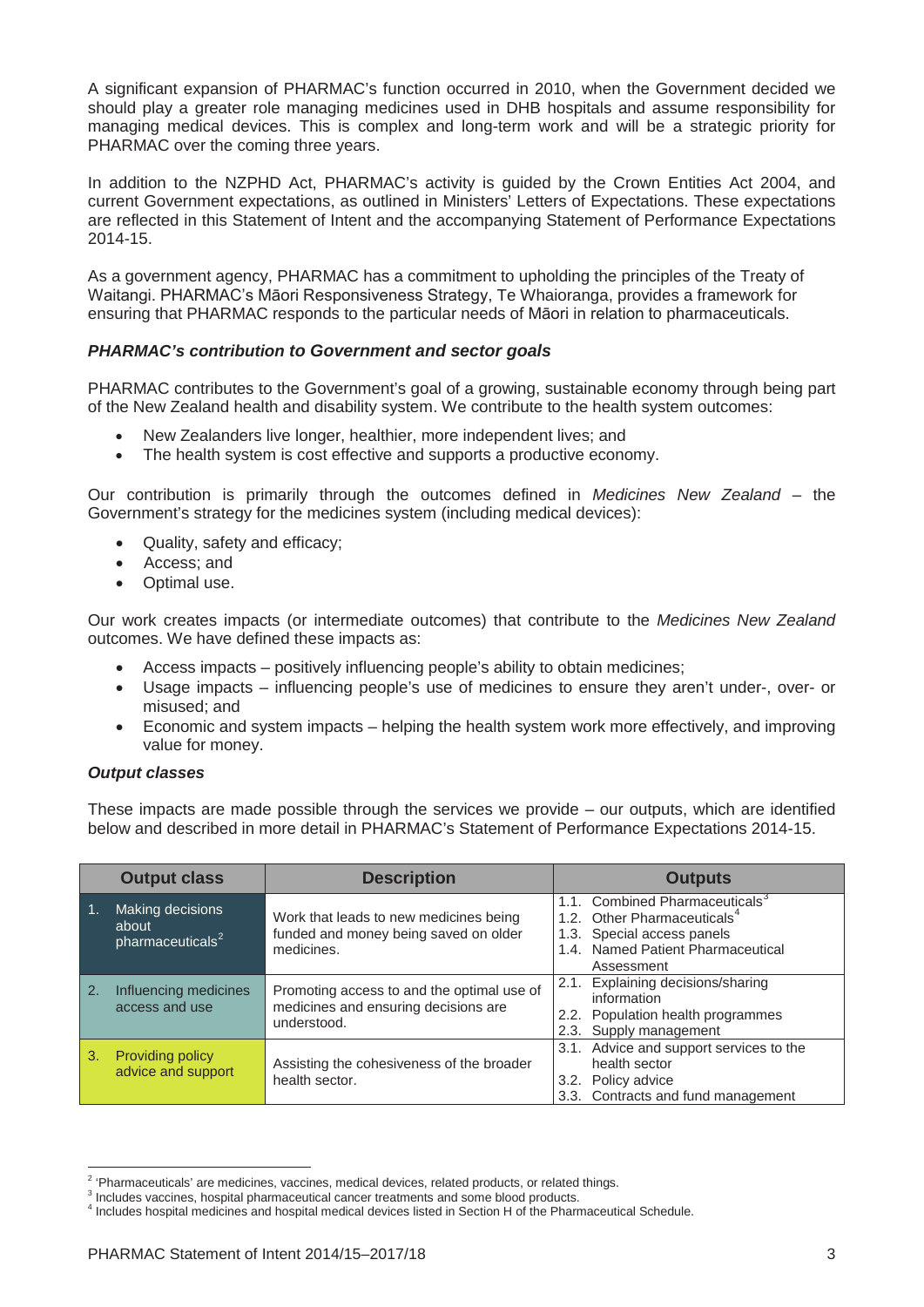# <span id="page-6-0"></span>**Strategic outcomes framework[5](#page-5-1)**



<span id="page-6-1"></span> $\overline{a}$ <sup>5</sup> Pages 7-13 of this Statement of Intent describe how the strategic outcomes framework applies to PHARMAC's work.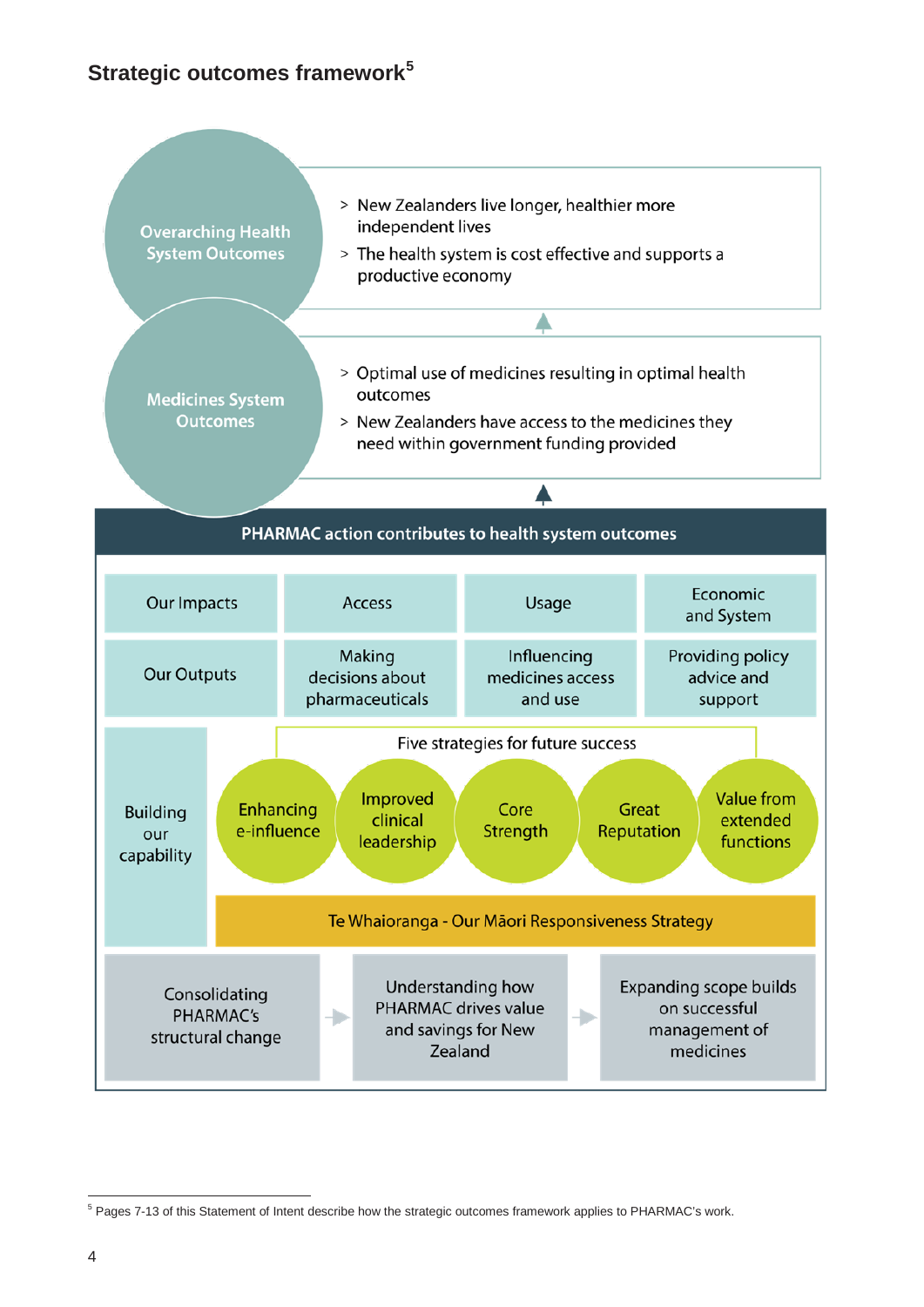# <span id="page-7-0"></span>**Government expectations**

PHARMAC's Statement of Intent is guided by the Government's Enduring Letter of Expectations, which was issued in July 2012, and the Minister of Health's Letter of Expectations to PHARMAC dated January 2014. Crown entities are expected to continue a focus on financial sustainability and demonstrate a strong understanding of what we do and how it relates to the rest of the health sector. We must manage ourselves responsibly, reflecting public concerns over government agencies' expenditure, setting realistic pay and working conditions, and providing value for money. In particular, agencies should maintain careful financial management, while lifting productivity and providing highquality services. PHARMAC must also maintain a 'no surprises' approach to communication between ourselves, the Ministry and the Minister.

Key expectations, and relevant outputs for each, are outlined below:

| <b>Expectation</b>                                                                                                                                                                                                                                                                                                                                                                                                                                                                                                                                                            | <b>Comment</b>                                                                                                                                                                                                                                                                                                                                                                                                                                                                                                                                                                                                                                                                                                                                                                                                                    |
|-------------------------------------------------------------------------------------------------------------------------------------------------------------------------------------------------------------------------------------------------------------------------------------------------------------------------------------------------------------------------------------------------------------------------------------------------------------------------------------------------------------------------------------------------------------------------------|-----------------------------------------------------------------------------------------------------------------------------------------------------------------------------------------------------------------------------------------------------------------------------------------------------------------------------------------------------------------------------------------------------------------------------------------------------------------------------------------------------------------------------------------------------------------------------------------------------------------------------------------------------------------------------------------------------------------------------------------------------------------------------------------------------------------------------------|
|                                                                                                                                                                                                                                                                                                                                                                                                                                                                                                                                                                               | PHARMAC has initiated a rolling review of our<br>Operating Policies and Procedures to make sure<br>they continue to reflect current policy settings and<br>remain fit for purpose into the future.                                                                                                                                                                                                                                                                                                                                                                                                                                                                                                                                                                                                                                |
| Continuous improvement.                                                                                                                                                                                                                                                                                                                                                                                                                                                                                                                                                       | We are currently mapping key business processes<br>to ensure consistency and clarity in our operational<br>activity.                                                                                                                                                                                                                                                                                                                                                                                                                                                                                                                                                                                                                                                                                                              |
|                                                                                                                                                                                                                                                                                                                                                                                                                                                                                                                                                                               | All output classes                                                                                                                                                                                                                                                                                                                                                                                                                                                                                                                                                                                                                                                                                                                                                                                                                |
| Maintain a thorough understanding of<br>[its] business and cost drivers, look for<br>service improvements, and take<br>opportunities to work with other entities<br>to maximise system-wide efficiency and<br>effectiveness.                                                                                                                                                                                                                                                                                                                                                  | PHARMAC has developed five Strategies for Future<br>Success. One of these - 'Core Strength' - seeks to<br>maintain focus on those elements that have enabled<br>PHARMAC to achieve best health outcomes and<br>effective budget management over time, while we<br>establish and bed-in our extended functions.<br>All output classes                                                                                                                                                                                                                                                                                                                                                                                                                                                                                              |
| Priorities for the health sector in<br>2014/15 continue those of 2013/14,<br>including the Health Targets. Additional<br>areas of focus include Rheumatic Fever<br>and Faster Cancer Treatment. Bringing<br>care closer to home through greater<br>service integration across the sector<br>and health of older people continue to<br>be key priorities as we strive to ensure<br>effective, efficient and patient-centred<br>services. PHARMAC should regularly<br>assess its impact on other parts of the<br>sector as well as its fellow Crown<br>entities in these areas. | PHARMAC's commitment to Government health<br>priorities is embedded in our decision-making<br>processes, currently reflected in our nine decision<br>criteria.<br>PHARMAC will continue to work closely with the<br>Rheumatic Fever Prevention Programme to support<br>timely access to antibiotics for children with Group A<br>Streptococcal sore throats and to support initiatives<br>aimed at improving adherence to antibiotics.<br>PHARMAC will identify opportunities to work with<br>the other parts of the sector in areas of mutual<br>interest, to ensure alignment and avoid duplication.<br>In particular, PHARMAC is working with DHBs and<br>the Ministry, to build knowledge in areas of mutual<br>interest. Maintaining strong relationships will be key<br>to the success of this group.<br>All output classes |
| Assist DHBs and other health Crown                                                                                                                                                                                                                                                                                                                                                                                                                                                                                                                                            | Our work in hospital medicines, hospital medical                                                                                                                                                                                                                                                                                                                                                                                                                                                                                                                                                                                                                                                                                                                                                                                  |
| entities to achieve their goals and the<br>wider goals of Government, including                                                                                                                                                                                                                                                                                                                                                                                                                                                                                               | devices and vaccines includes new partnerships<br>and working relationships with other health Crown                                                                                                                                                                                                                                                                                                                                                                                                                                                                                                                                                                                                                                                                                                                               |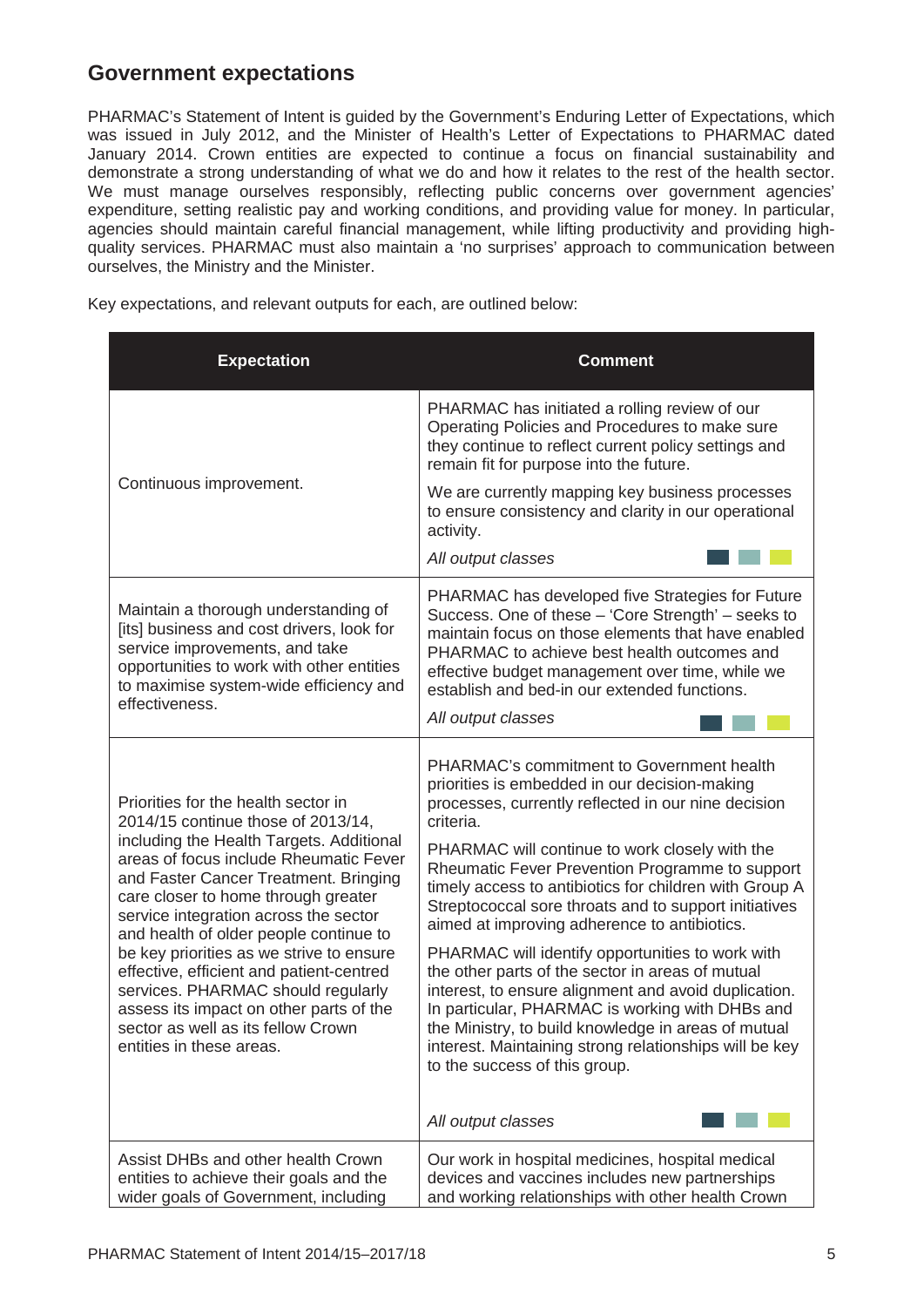| <b>Expectation</b>                                                                                                                                         | <b>Comment</b>                                                                                                                                                                                                                                                                                                                                                               |
|------------------------------------------------------------------------------------------------------------------------------------------------------------|------------------------------------------------------------------------------------------------------------------------------------------------------------------------------------------------------------------------------------------------------------------------------------------------------------------------------------------------------------------------------|
| the health-related Better Public Services<br>goals, Health Targets and cross-<br>government work programmes (eg, the<br>Children's Action Plan).           | entities and the Ministry of Health, which we will<br>continue to build and strengthen. We are also<br>identifying opportunities to work with other health<br>sector agencies to support health sector and cross-<br>government priorities (eg, further developing the He<br>Rongoā Pai He Oranga Whānau resource to make<br>it more applicable to wider sector programmes). |
|                                                                                                                                                            | Output class 3                                                                                                                                                                                                                                                                                                                                                               |
|                                                                                                                                                            | We have agreed a Memorandum of Understanding<br>(MOU) with the National Health Committee and are<br>progressing an MOU with HBL.                                                                                                                                                                                                                                             |
| Continuing to work closely with the<br>Ministry of Health, Health Benefits<br>Limited (HBL), the National Health<br>Committee (NHC) and clinicians to plan | We have established quarterly meetings with the<br>NHC officials and continue to input into the HBL-led<br>Finance Procurement and Supply Chain (FPSC)<br>programme, including ensuring the delivery of the<br>key enablers for PHARMAC's devices<br>implementation work.                                                                                                    |
| the development and implementation of<br>medical devices work.                                                                                             | Our medical device establishment programme<br>involves extensive engagement with clinicians,<br>allied health, and DHB managers and phased<br>consultation to ensure we are able to receive and<br>consider sector feedback appropriately.                                                                                                                                   |
|                                                                                                                                                            | Output: 3.1                                                                                                                                                                                                                                                                                                                                                                  |
| Continuing to manage brand switches<br>and high-profile funding decisions<br>carefully.                                                                    | We will continue to provide resources and evidence-<br>based information to support brand changes and<br>high-profile funding decisions. We have established<br>key roles in our new corporate structure to ensure<br>implementation of our funding decisions, including<br>brand changes, is managed well.                                                                  |
|                                                                                                                                                            | Output: 2.1                                                                                                                                                                                                                                                                                                                                                                  |
| Continuing to communicate and engage<br>proactively with the public and key                                                                                | PHARMAC recognises the importance of engaging<br>with clinicians and other stakeholders. Our routine<br>engagement includes face-to-face meetings with<br>clinical and consumer groups, attendance at<br>conferences, and business relationships with<br>pharmaceutical suppliers (see pages 12-13).                                                                         |
| stakeholders, including clinicians, to<br>increase confidence.                                                                                             | We are actively engaging with a range of<br>stakeholders in our ongoing review of our Operating<br>Policies and Procedures and as we progress the<br>development of our expanded role managing<br>hospital medical devices.                                                                                                                                                  |
|                                                                                                                                                            | Output: 2.1                                                                                                                                                                                                                                                                                                                                                                  |
| Continuing to make efforts to lower the<br>administrative burden on clinicians.                                                                            | We will continue to review the number of medicines<br>requiring Special Authority approval, with a view to<br>reducing these over the coming four years. Fewer<br>medicines requiring Special Authority will lower the                                                                                                                                                       |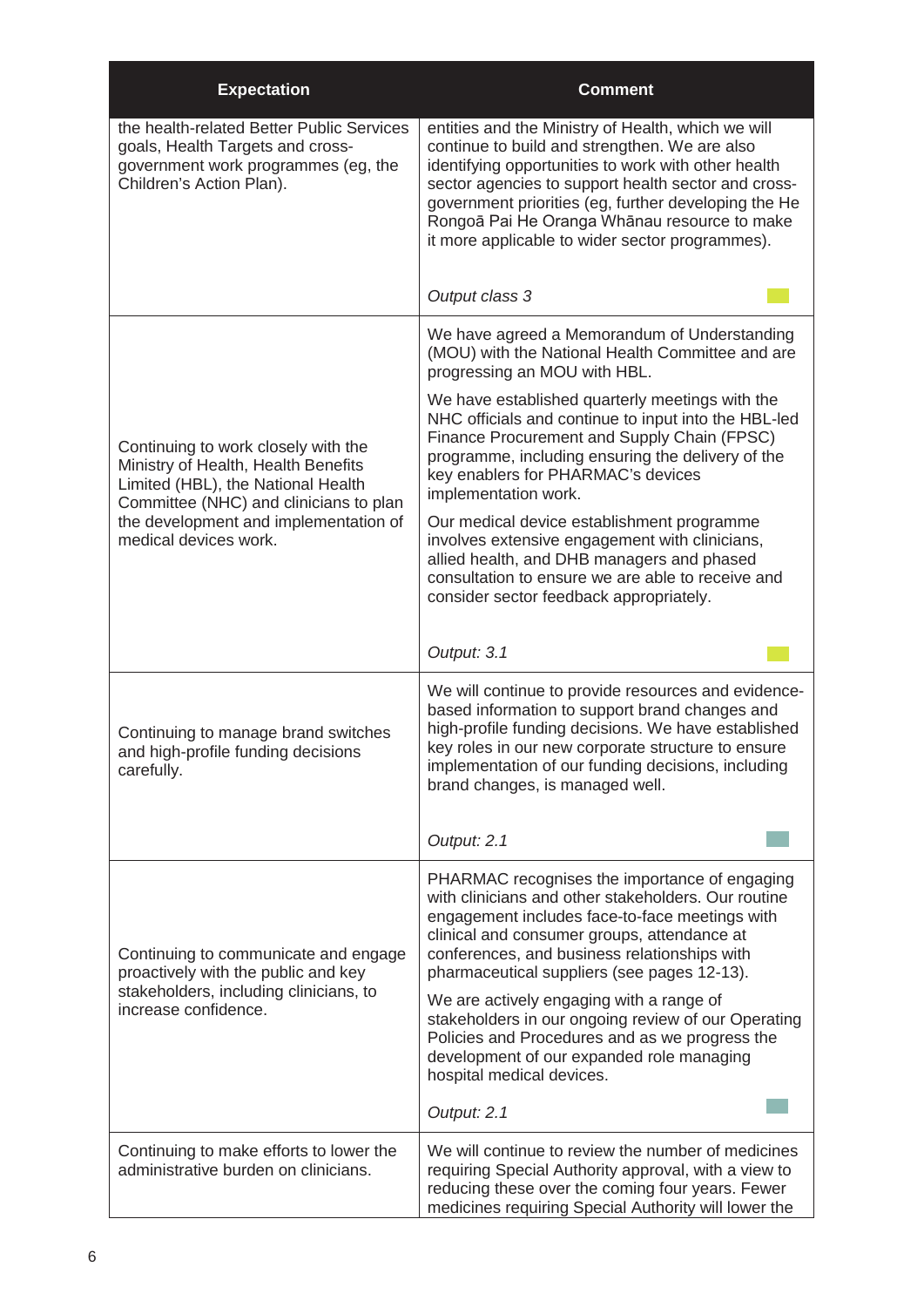| <b>Expectation</b>                                                                                                                                                  | Comment                                                                                                                                                                                                                                                                                                                                                                                                                                                                                                                                                                 |
|---------------------------------------------------------------------------------------------------------------------------------------------------------------------|-------------------------------------------------------------------------------------------------------------------------------------------------------------------------------------------------------------------------------------------------------------------------------------------------------------------------------------------------------------------------------------------------------------------------------------------------------------------------------------------------------------------------------------------------------------------------|
|                                                                                                                                                                     | administrative burden for clinicians through a<br>reduction in the number of application forms<br>needing to be completed. We will also continue to<br>link Schedule listings more closely with the Named<br>Patient Pharmaceutical Assessment (NPPA) policy<br>so that, where appropriate, pharmaceuticals are<br>funded through the Schedule. Over time this should<br>reduce the need for clinicians to make repeated<br>NPPA applications for medicines, lowering the<br>administrative burden and enabling clinicians to<br>make more effective use of their time. |
|                                                                                                                                                                     | Outputs: 1.1, 1.2, 1.3, 1.4, 3.1                                                                                                                                                                                                                                                                                                                                                                                                                                                                                                                                        |
|                                                                                                                                                                     | PHARMAC and DHBs, along with the Ministry of<br>Health, are establishing a strategic group to discuss<br>issues of mutual interest. This group will provide a<br>mechanism for identifying where individual planned<br>changes intersect and overlap. Strong relationships<br>with DHBs are essential for implementing change<br>successfully.                                                                                                                                                                                                                          |
| Bearing in mind the effect of total<br>change management demands on the<br>sector, when PHARMAC plans the<br>implementation of individual changes in<br>the sector. | PHARMAC regularly engages with DHBs formally at<br>various levels (eg, Chief Executives, General<br>Managers Planning and Funding, Chief Operating<br>Officers). Participation in these meetings fosters<br>greater understanding of respective work<br>programmes and current sector constraints,<br>allowing better planning of activity.                                                                                                                                                                                                                             |
|                                                                                                                                                                     | Our relationship with HBL in the context of the<br>FPSC programme and our participation in the<br>Health Sector Forum enable PHARMAC and other<br>agencies to make linkages with our individual plans<br>and consider these in the context of wider activity.                                                                                                                                                                                                                                                                                                           |
|                                                                                                                                                                     | Output: 3.1                                                                                                                                                                                                                                                                                                                                                                                                                                                                                                                                                             |

# <span id="page-9-0"></span>**Strategic direction[6](#page-6-1)**

The health system is dynamic and challenging. Achieving the best health outcomes while at the same time ensuring value for money from the health dollar is essential for New Zealand. PHARMAC is uniquely placed to support the health system to deliver this through our decision making on pharmaceuticals. Providing DHBs with certainty on the level of Vote Health spend needed for appropriate access to pharmaceuticals will allow them to plan and manage overall resources more effectively. Increasingly, as technology advances, there are ongoing demands on health resources, requiring funding choices to be made. PHARMAC has been tasked with assuming responsibility for managing medicines and medical devices used in public hospitals and this has the potential to drive significant gain for the health system through consistent decision making across the country.

<span id="page-9-1"></span> $\overline{a}$ <sup>6</sup> Refer to our strategic outcomes framework on page 4 of this Statement of Intent.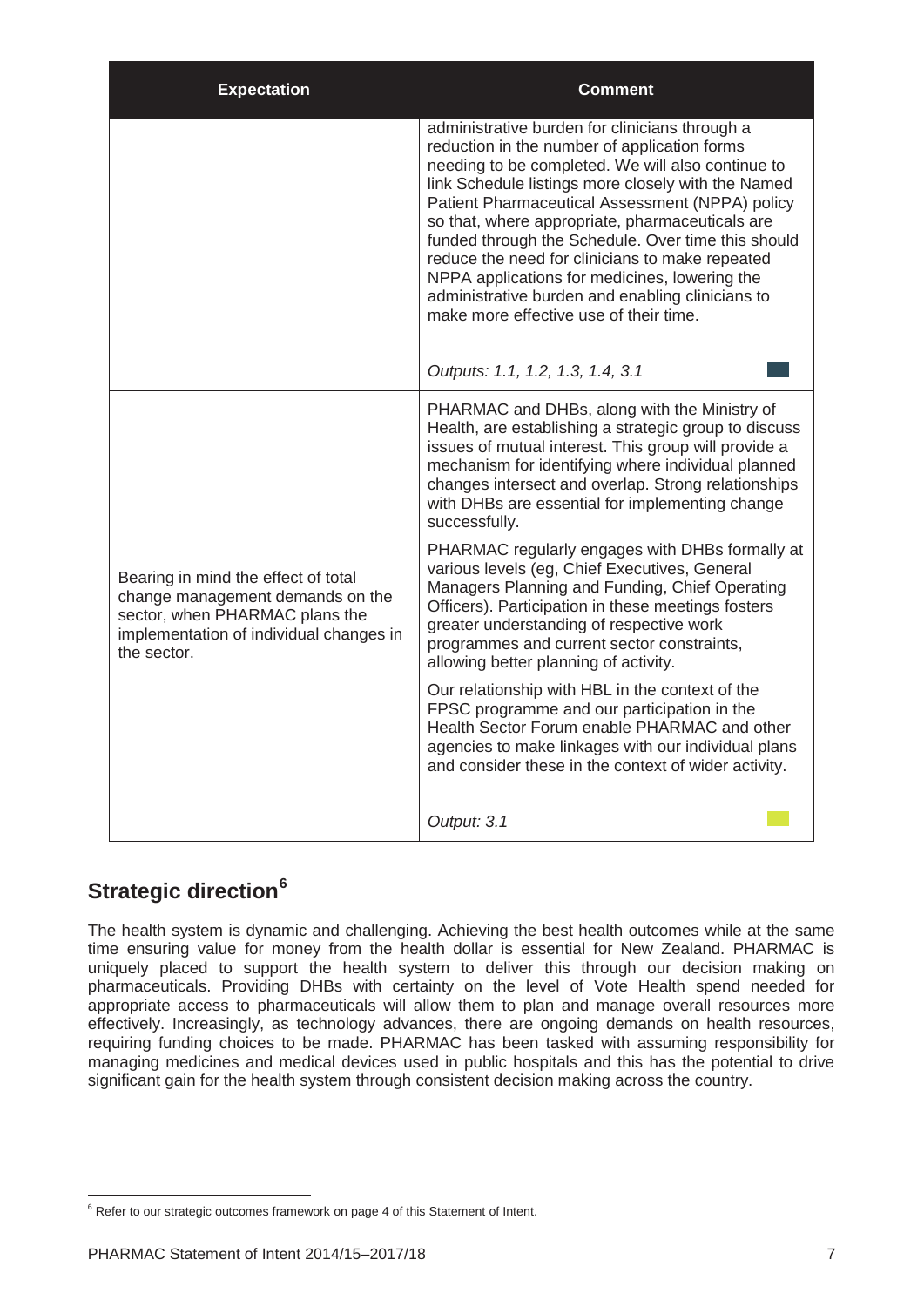Over the next four years we will focus on consolidating our expanded role and delivering value for DHBs so that the potential benefits to the New Zealand health system and economy can be realised. The outcomes framework on page 4 provides a high-level view of how our activity contributes to these outcomes.

Our five strategies for future success will enhance our ability to achieve the health system outcomes we seek to deliver or contribute to. These strategies, along with Te Whaioranga, our Māori Responsiveness Strategy, will underpin PHARMAC's activity. These strategies are outlined on pages 9-11.

Key focus areas within these strategies will be:

- continuing to develop and enhance our management of hospital medicines, including developing our budget management approach;
- completing our work programme to establish medical device management;
- increasing medical device interim procurement savings ahead of full management; and
- ensuring our business-as-usual activity continues to deliver high-quality decisions that are well implemented.

Our strategic direction will be guided by:

- consolidating PHARMAC's structural change;
- understanding how PHARMAC drives value and savings for New Zealand; and
- ensuring our expanded scope builds on our successful management of medicines.

### <span id="page-10-0"></span>**Consolidating PHARMAC's structural change**

In 2013/14 PHARMAC introduced a new corporate structure to ensure the organisation remains fit for purpose as our responsibilities grow. In particular, we are increasing our capability to enable successful implementation of key decisions so that the health sector is supported to manage change well. As our operating environment evolves, a focus on improving business processes and developing our staff capability will be paramount. Further discussion on our capability can be found on pages 20-21.

#### <span id="page-10-1"></span>**Understanding how PHARMAC drives value and savings for New Zealand**

#### *Challenging economic conditions*

There is an increased public focus on, and Government expectation of (see pages 5-7), getting value for money and spending government funding carefully. This applies both to our pharmaceutical budget management, and to what we spend to keep PHARMAC operating.

#### *High public expectations of access to medicines*

There are always more demands for medicines to be publicly funded than resources available to pay for them, so choices need to be made. The internet has also made finding information about new medicines easier, sometimes before products are even for sale in New Zealand. This heightens expectations for the medicines system to move faster. This pressure needs to be balanced against the fact that fast decisions are not always good ones and not all new medicines live up to the claims made in their marketing. We carefully examine claims made about new medicines. We always want to ensure our decisions are fully informed and well implemented.

#### *Changing industry activity and trends*

Internationally, pharmaceutical companies have gone through a period of mergers and acquisitions to maintain critical mass and access to high-revenue products. Some companies are also expanding their reach into the generic medicines markets, as so-called 'blockbuster medicines' (large market, highrevenue products) come off patent. In addition, the price of new pharmaceuticals continues to be high, particularly the new-generation biologics and medicines for small patient populations. PHARMAC regularly horizon scans to ensure our understanding of the international pharmaceutical market remains current. This is an essential activity for PHARMAC to deliver high-quality funding decisions for New Zealand.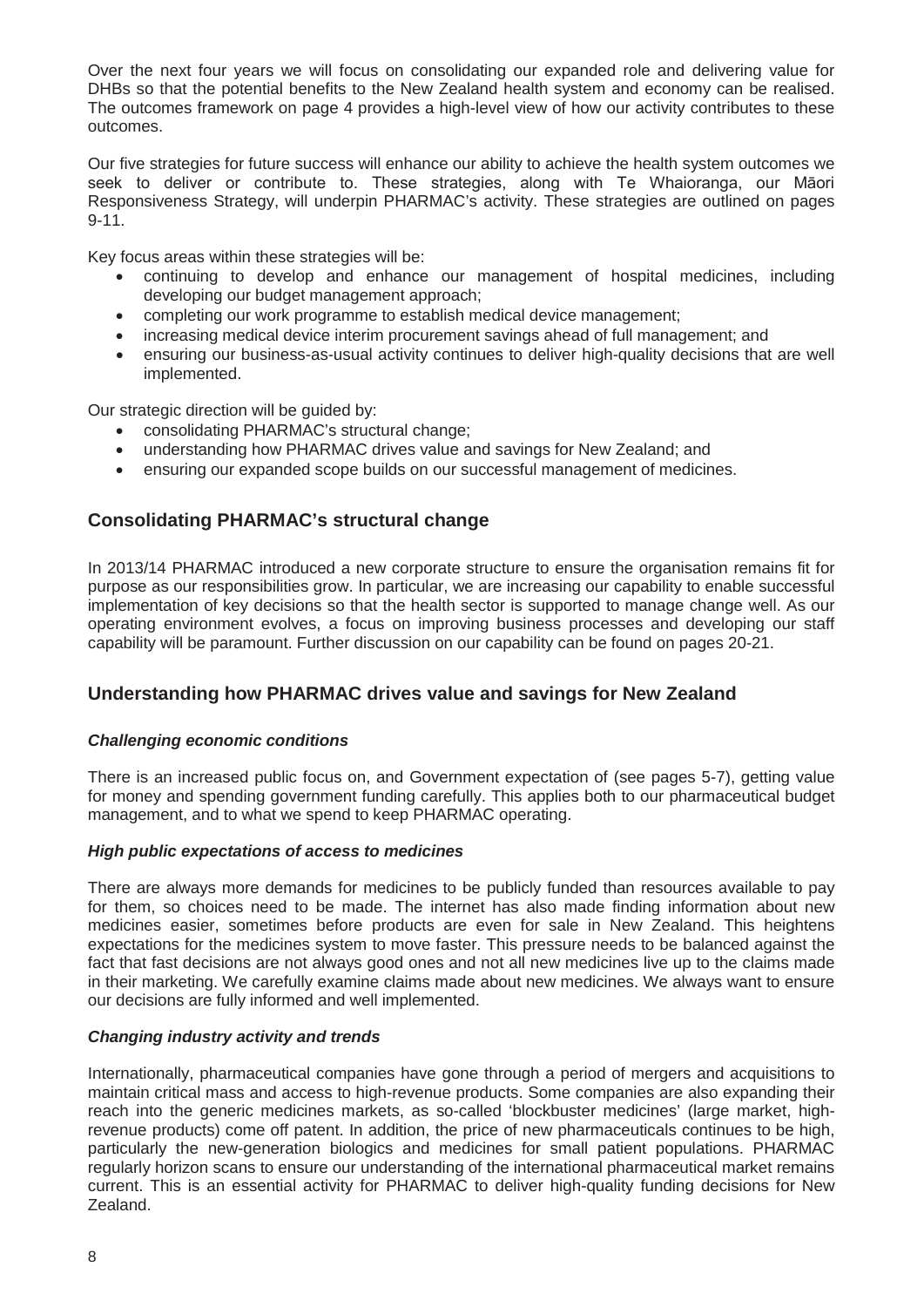#### *Ensuring the overall system works well*

PHARMAC forms one part of the medicines system, which includes good quality medicines being produced and supplied by pharmaceutical companies; robust safety and efficacy assessments by Medsafe; optimal prescribing decisions by clinicians and dispensing services by pharmacists; and appropriate use by patients. The medicines system is also heavily dependent on health IT systems, including those managed by DHBs, the Ministry of Health and the private sector. We contribute actively to the successful development of a wide range of IT-related initiatives. We need to work effectively with, and think about the implications of our work for, other parts of the medicines system.

### <span id="page-11-0"></span>**Ensuring our expanded scope builds on our successful management of medicines**

#### *Bedding-in expanded functions*

During 2010 PHARMAC's role expanded to encompass managing all hospital medicines and, eventually, hospital medical devices. Since 1 July 2012 PHARMAC has also had responsibility for management of vaccines, including assessment and prioritisation of future vaccines. PHARMAC has received funding for these additional roles and there is a challenge to continue business-as-usual activities while also expanding into wider roles.

Two of PHARMAC's strategies for success will contribute directly to delivering this strategic priority. These are 'core strength' and 'value from extended functions'. See pages 10-11 for further detail.

## <span id="page-11-1"></span>**Te Whaioranga – PHARMAC's Māori Responsiveness Strategy**

In 2012 PHARMAC refreshed Te Whaioranga, our Māori Responsiveness Strategy. This strategy provides the foundation for PHARMAC to build our capability to engage effectively with Māori. Our new corporate structure is enhanced by Whakarata Māori, who will lead and support staff in working with Māori.

Through Te Whaioranga PHARMAC seeks to:

- relate to iwi and Māori health and community bodies to ensure our work is informed by and supports the efforts of each other;
- contribute to Māori health aspirations and a commitment to reduce Māori health disparities;
- enable Māori to have accessible information about the best use of pharmaceuticals;
- enable Māori to have opportunities to access and use pharmaceuticals; and
- enhance and support capability in te ao Māori throughout PHARMAC.

## <span id="page-11-2"></span>**Our five strategies for future success**

As we continue to develop, PHARMAC has strategic priorities to ensure our continued focus on achieving our objectives.

#### <span id="page-11-3"></span>**Improved Clinical Leadership**

Our ability to gather the right information from the right people, make good decisions and obtain buy-in substantially depends on our performance in the area of clinical leadership. Part of our work in improving how we interact with stakeholders is about making sure we have the right networks and advice across each activity. Communicating and implementing our decisions is clearly essential.

Our extended functions in the area of secondary care (hospital medicines and hospital medical devices) require us to ensure we are appropriately resourced in this area.

We will work to:

- develop relationships and networks with secondary care clinicians;
- maintain existing clinical relationships and networks; and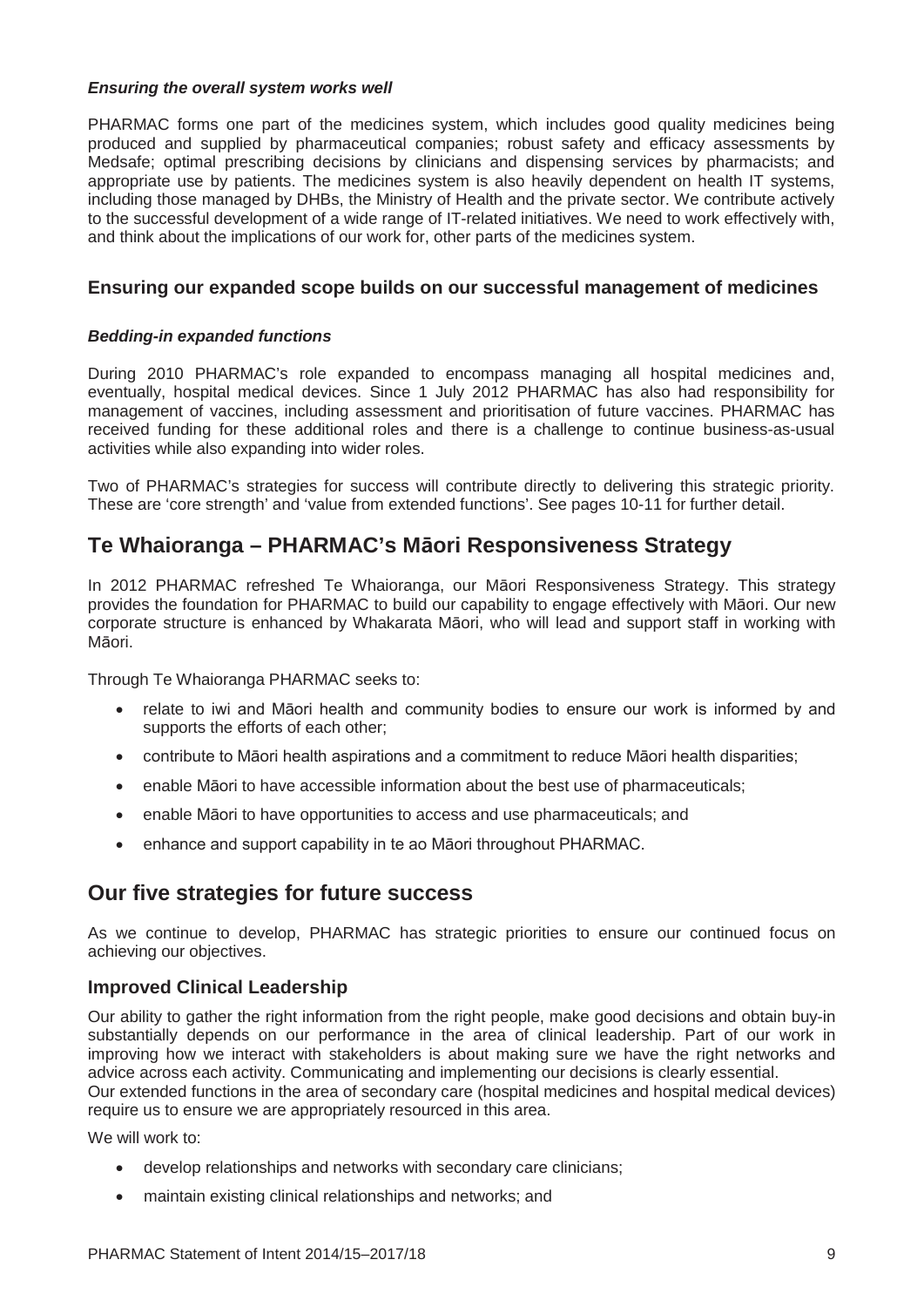• understand and contribute to policy development around prescribing and clinical services initiatives.

Developing these areas will ensure that:

- PHARMAC is able to predict issues, and seek advice and contributions from secondary care on areas of relevance to them;
- clinician perspectives are well understood and integrated within decision-making and implementation processes; and
- PHARMAC's perspective is sought on policy initiatives relating to the supply of medicines as part of clinical services.

### <span id="page-12-0"></span>**Enhancing E-Influence**

Better use of technology presents opportunities for PHARMAC to obtain (and create) knowledge, implement activities more smoothly, and communicate more broadly. Opportunities exist to maximise benefits through connection with sector IT initiatives including data systems, and developing and delivering our own solutions.

A key enabler for success is connectedness in IT and information management strategy within the organisation and between PHARMAC and the wider sector.

We will work to:

- support and influence sector IT initiatives including data systems;
- develop and maintain effective networks with private software vendors, health IT, and DHB systems providers;
- participate in steering groups and working groups for New Zealand Medicines Terminology, New Zealand Universal List of Medicines, e-prescribing and other related initiatives;
- develop and maintain PHARMAC's Information Systems Strategic Plan and Information Management Strategy; and
- ensure human resources strategy is aligned with seeking, retaining and developing staff with information management skills (see pages 21-22 ).

Developing these areas will ensure that:

- health sector IT developments work seamlessly with pharmaceutical-related systems;
- PHARMAC's perspective is sought on health IT-related policy and process;
- integration of data related to PHARMAC's extended roles in medical devices and hospital medicines is seamless;
- PHARMAC's internal systems and processes are robust and able to respond to changes in sector health IT parameters; and
- staff and stakeholders have timely access high-quality information in usable formats..

### <span id="page-12-1"></span>**Core Strength**

PHARMAC creates value for the health system through effective management of medicines. We must ensure we continue to deliver best health outcomes along with effective budget management when evaluating opportunities for change and improvement. Gains can be made through developing improved ways of measuring our performance, and communicating this to interested parties in relevant ways.

Enhancing our capability and responsibilities as a good employer is also important to achieving this strategy. In order to deliver on our strategies in a manner consistent with our organisational values, PHARMAC often requires people with relatively rare skill sets and particular attitudes and personal attributes.

We will work to:

• continue to make PHARMAC a good employer and an attractive place to work;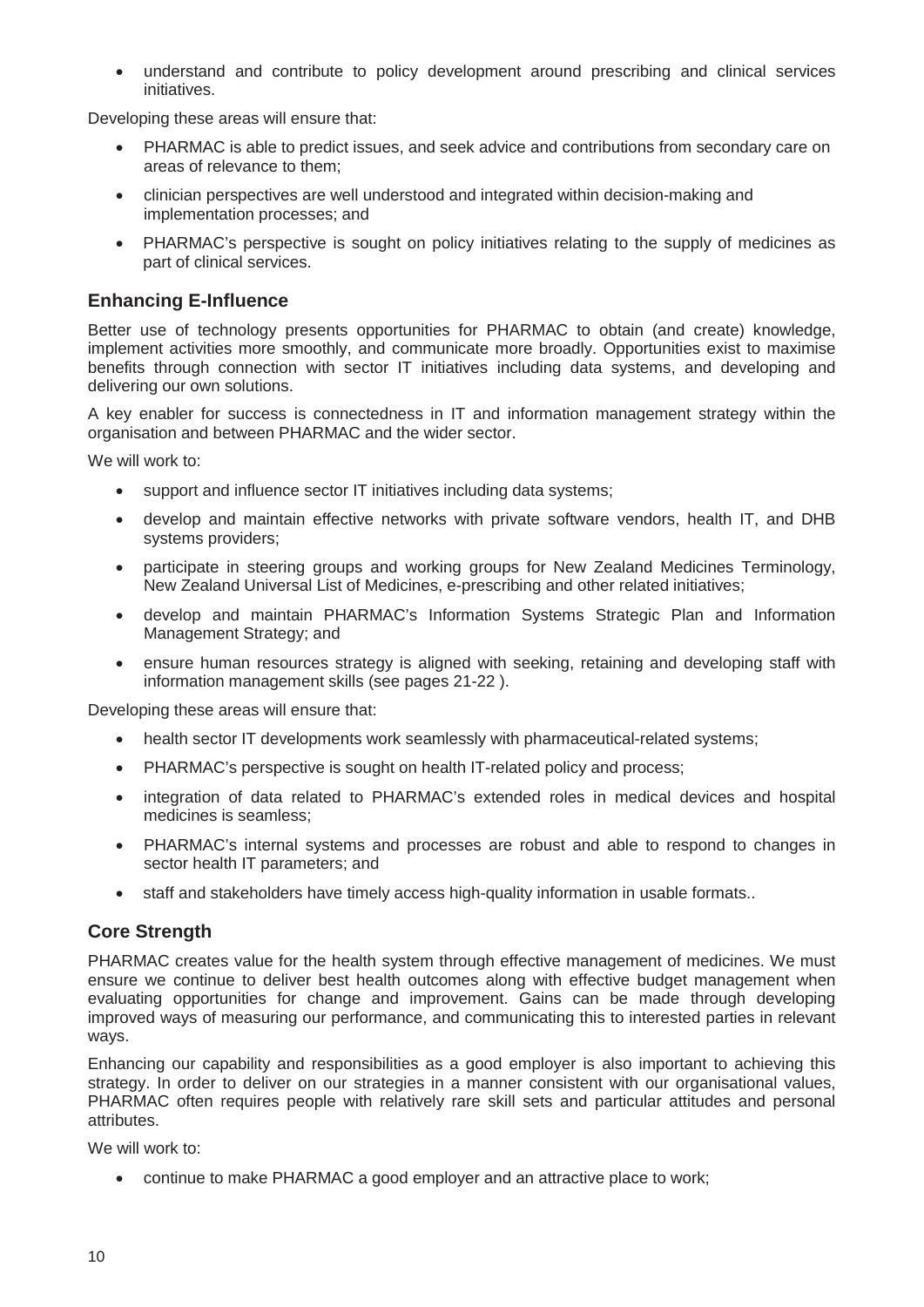- embed the PHARMAC values and develop core competencies within the performance planning framework;
- assure PHARMAC's health and safety systems provide a secure working environment for all staff; and
- closely monitor the protection and security of PHARMAC's data, particularly the private personal information entrusted to us.

Developing these areas will ensure that:

- PHARMAC is able to integrate extended functions into the organisation without loss of culture or values (which are important factors in the success of our current approach);
- new staff are a good fit, and understand PHARMAC's values and core competency. Existing staff buy into the new identity statements and demonstrate the behaviours outlined in the revised Framework for Success;
- the quality of PHARMAC analysis and decisions continues to lead to better health outcomes than the alternative; and
- 'The PHARMAC model' continues to be referenced in external reviews as best practice within the sector.

### <span id="page-13-0"></span>**Value from Extended Functions**

Evaluation of the external environment and PHARMAC's capabilities indicates that we can add value in a number of new areas. Greater management of hospital medicines, managing funding for vaccines and assessing future vaccines, and reorganising (with other entities) the management of hospital medical devices are areas with which we have been tasked.

In line with Government expectations, PHARMAC will give a high level of attention to these areas, in particular with hospital medical devices.

In order to enable the required action (and protect core activity from distraction), we have built a small medical devices establishment team with the requisite capabilities, including medical, programme management and analytical capabilities.

We will work to:

- obtain value from new activities; and
- ensure a robust process for management is developed between responsible agencies.

Developing these areas will ensure that:

- the quality of PHARMAC analysis and decisions mirrors that seen for medicines;
- real sector value can be observed and is reported to stakeholders; and
- in the longer term, improved management of technology adoption occurs.

#### <span id="page-13-1"></span>**Great reputation**

A great reputation is essential to PHARMAC's future success. Gaining the potential benefits from our extended functions, as well as maintaining our business-as-usual activity, requires strong sector relationships. The Minister of Health has set a clear expectation that PHARMAC will develop and maintain strong engagement with consumers and clinicians. As we start to bed-in our role managing hospital medicines and establish our role with hospital medical devices, we require a much higher level of engagement with, and responsiveness to, our stakeholders. Particularly with regard to hospital medical devices, PHARMAC will be engaging with a much broader group of stakeholders within DHBs than we have previously.

PHARMAC's drive to achieve the targets set for us, and our ongoing effective management of subsidies for medicines, sets the foundation for our reputation. A focus on further maintaining and building on our reputation for the future means continuing to do the things we do well for the benefit of DHBs and taxpayers, and delivering high-quality services that are valued by New Zealanders.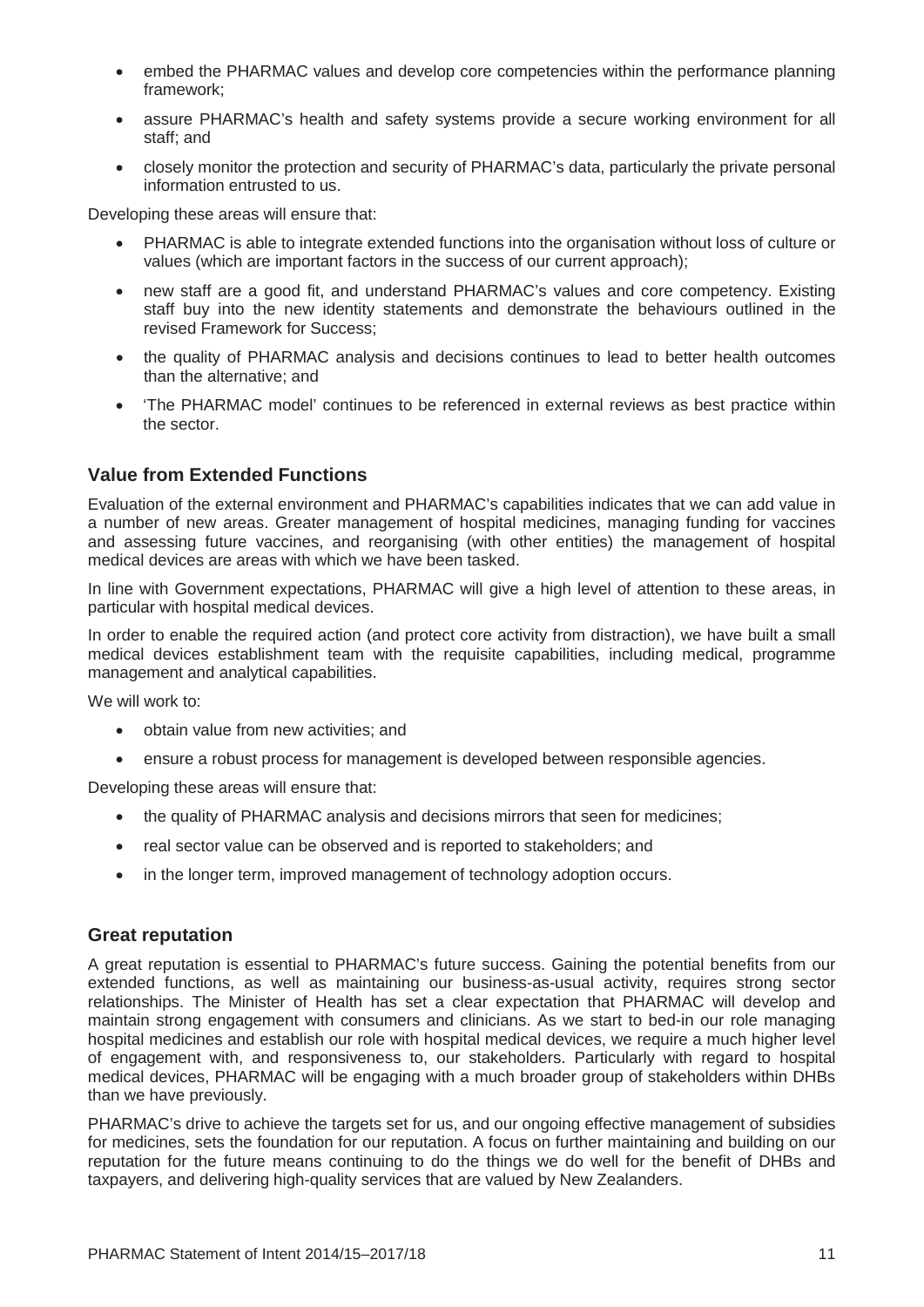# <span id="page-14-0"></span>**Outcomes – health system**

PHARMAC is one of many government agencies that influence the health of New Zealanders. Our roles in pharmaceutical assessment, funding, procurement for DHBs and promoting the responsible use of medicines are able to influence the two overarching health system outcomes both directly and indirectly.

- New Zealanders live longer, healthier, more independent lives; and
- The health system is cost effective and supports a productive economy*.*

PHARMAC cannot contribute to these outcomes effectively without establishing positive working relationships across the health sector. PHARMAC has some strong existing relationships but remains aware that as our role grows we also need to establish new relationships. Our hospital medicines activity has led to stronger relationships with secondary care, which we will continue to nurture as this role matures. The establishment work for PHARMAC to assume responsibility for management of hospital medical devices involves significant engagement with DHB hospital staff, including clinical staff. This engagement is essential as we move from transitional procurement initiatives to medical device management over the next three to four years.

#### *Key relationships for PHARMAC include*

#### *District Health Boards (DHBs)*

DHBs hold the funding for most publicly funded health services, including the CPB and hospital medicines and hospital medical devices. DHBs also provide funding for some of the population health programmes PHARMAC manages.

PHARMAC's role managing the CPB as well as expenditure in hospital medicines requires us to have robust relationships, including with clinicians, planners and funders, and senior management staff. Our Memorandum of Understanding with the DHBs provides a sound basis for working together over time.

#### *Ministry of Health*

The Ministry of Health acts on behalf of the Minister to monitor PHARMAC's performance. PHARMAC also works closely with various business units within the Ministry, both on ad hoc issues and where there are medicines-related issues, for example, input into medicines strategy reviews, new prescriber policy, the national immunisation programme, emergency preparedness and antibiotic stewardship.

#### *Medsafe*

Medsafe, part of the Ministry of Health, is New Zealand's medicines and medical device regulator. Medsafe decides which pharmaceuticals are safe and effective for New Zealanders to use, and also manages post-marketing surveillance. PHARMAC works closely with Medsafe and usually only considers a medicine for subsidy after Medsafe has approved it.

#### *Health Benefits Limited (HBL)*

HBL is a Crown-owned company established to reduce costs and deliver savings in administrative, support and procurement services for the health sector. We work closely with HBL's Finance Procurement and Supply Chain programme due to key linkages with medical devices.

#### *Health Quality and Safety Commission (HQSC)*

HQSC is a Crown entity that works with clinicians, consumers and providers of health services to improve the quality and safety of health and disability services. We participate in HQSC-led sector initiatives relating to medicines quality and safety.

#### *National Health Committee (NHC)*

The NHC is a Ministerial advisory committee that advises the Minister on the types and relative priorities of health services that should be publicly funded. The advice to the Minister is formulated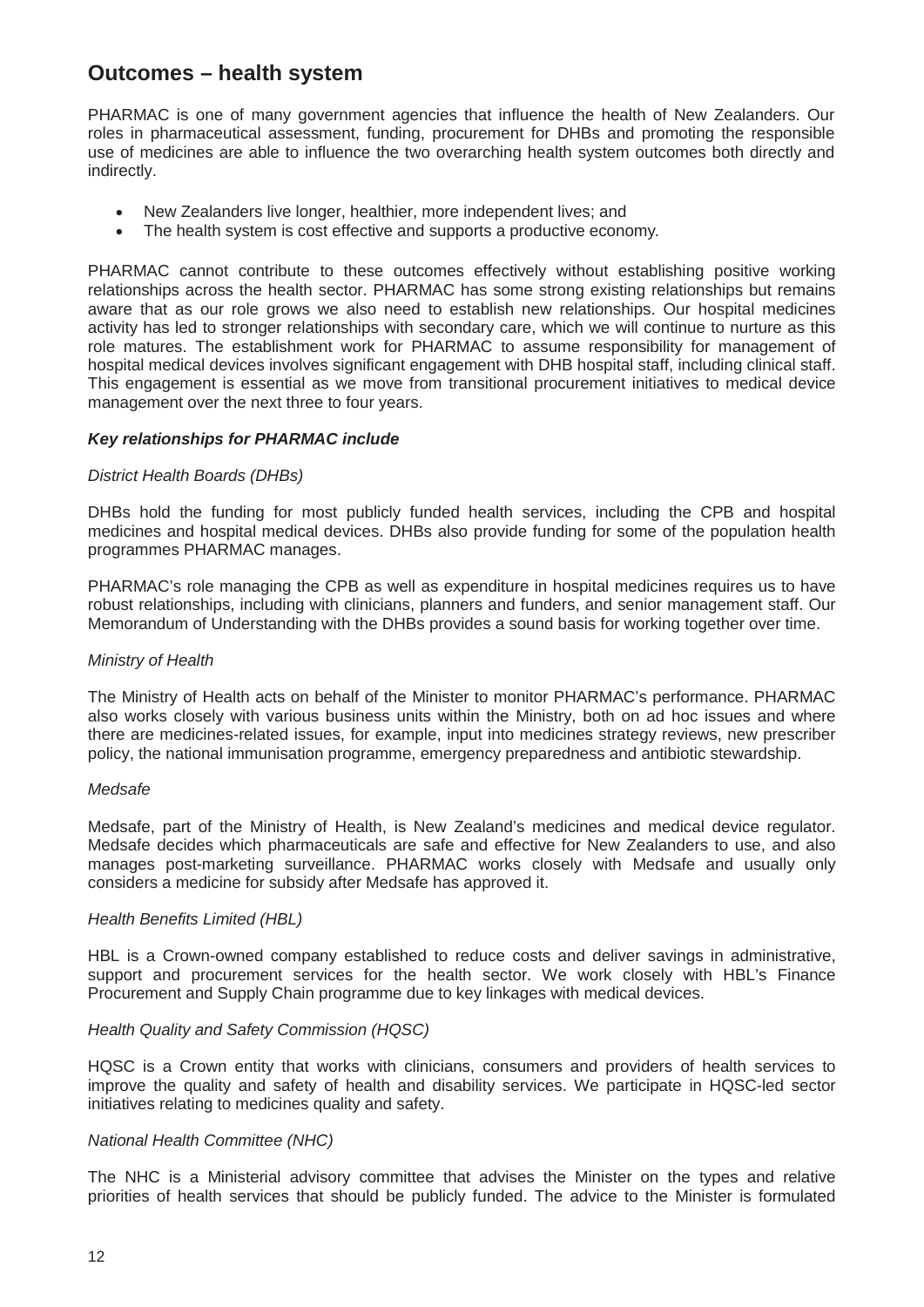following consultation. We have established regular meetings with the NHC to build shared understanding of our respective roles and activities.

PHARMAC participates in the Health Sector Forum, which was established by the Ministry of Health to bring together health Crown entities (including the three listed above) to increase shared understanding of health system priorities and provide leadership to the sector in key areas.

We must also work effectively with a range of people and organisations, including health service users and consumers; health professionals; pharmaceutical companies; other government agencies; the Minister of Health and Associate Ministers; and Members of Parliament. In addition, PHARMAC works closely with a wide range of Māori stakeholders. Many stakeholders have representative groups (eg, the New Zealand Medical Association, the Pharmaceutical Society of New Zealand, the Medical Technology Association of New Zealand and Medicines New Zealand) with whom we also work.

| Stakeholder engagement                                 | <b>Measure</b>                                                                                                              | <b>Rationale</b>                                                                                                                                                                                         |
|--------------------------------------------------------|-----------------------------------------------------------------------------------------------------------------------------|----------------------------------------------------------------------------------------------------------------------------------------------------------------------------------------------------------|
| <b>PHARMAC</b> works effectively with<br>stakeholders. | During 2014/15 pilot a stakeholder<br>engagement survey to establish<br>baseline performance for future<br>year comparison. | Understanding<br>where<br>our<br>relationships are strong (and why)<br>as well as where there is room for<br>improvement will help PHARMAC<br>to maximise our contribution to<br>health system outcomes. |

## <span id="page-15-0"></span>**Intermediate outcomes –** *Medicines New Zealand* **strategy**

As a medicine funder and decision-maker, PHARMAC also plays a role within a subset of the health system, the New Zealand medicines system. Our effectiveness depends significantly on the work of others. We need pharmaceutical companies to supply effective products, and Medsafe to approve medicines for use, and we rely on optimal prescribing decisions, dispensing services and consumer use to get the best health outcomes from medicines.

*Medicines New Zealand* is the Government's strategy for the medicines system (which includes medical devices). It defines three main outcomes for the medicine system, and we contribute to the first two through our outputs:

- Access New Zealanders have access to the medicines they need, including equity of access to medicines;
- Optimal use medicines are used to their best effect; and
- Quality medicines that are safe and effective.

Our Statement of Performance Expectations 2014-15 outlines our contribution to these outcomes. Medsafe is largely responsible for the *Medicines New Zealand* quality outcome.

## <span id="page-15-1"></span>**Impacts – the influence PHARMAC has**

PHARMAC's work directly affects the lives of New Zealanders, many of whom rely on medicines to go about their daily lives. We also support the health sector to be well informed about evidence-based medicines and assist DHBs to achieve better health outcomes through adding value to other procurement initiatives.

Pharmaceuticals make up a significant portion of public spending through Vote Health. PHARMAC's activity to manage this spend while at the same time achieving best health outcomes is important for ensuring the long-term sustainability of the health system. Since its inception, PHARMAC has managed to contain pharmaceutical expenditure to an average three percent, while growing the range of pharmaceuticals available and widening access to them.

PHARMAC's original objective was to introduce price competition to a market where it had not previously existed. This meant New Zealand was able to get better value for medicines and achieve the best health outcomes from the public money spent on medicines. This objective remains central to PHARMAC's work and is now being applied to managing expenditure growth in hospital medicines and hospital medical devices.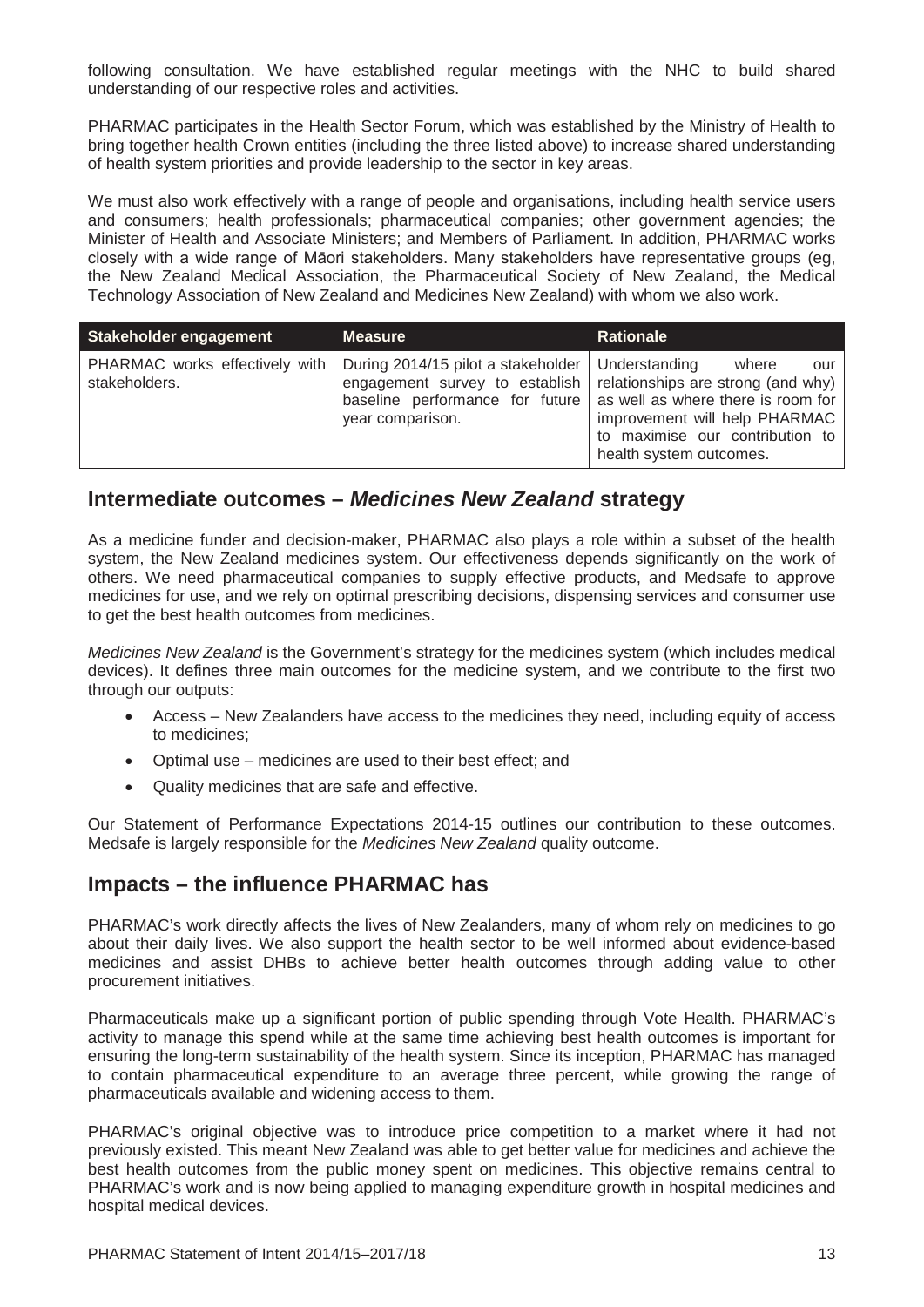<span id="page-16-0"></span>*We want to improve people's ability to have equitable access to medicines.* 

#### *How we influence access to medicines*

PHARMAC's decisions to subsidise medicines mean they are available for all eligible people, regardless of a person's geographic location. Many medicines are expensive and would be priced outside people's reach without a subsidy. New technologies such as biologics (medicines that treat conditions such as auto-immune diseases and some forms of cancer) are particularly expensive. When PHARMAC fully funds a medicine, patients typically pay only the co-payment set by the Government. This reduces the cost barrier people experience accessing medicines.

PHARMAC isn't the only agency that impacts on access to medicines. Medsafe, DHB funders, prescribers and pharmacists all have an impact on access. PHARMAC's particular impact is on negotiating contracts that apply nationally and make medicines affordable. In addition, by managing funds, we manage risk and optimise cash flow within the system.

Our work managing contracts and keeping watch on the pharmaceutical supply chain also helps ensure medicines are available when people need them.

Sometimes when a medicine is funded it is subject to subsidy rules. While these rules may be seen as an administrative hurdle for clinicians, they help target medicines to people who most need them. This helps to ensure funded medicines are used cost-effectively.

PHARMAC will influence access to medicines by:

- continuing to run commercial processes to extract value from currently funded medicines; and
- investing in new medicines (and widening access to medicines) where PHARMAC considers this leads to improved health outcomes for New Zealanders.

#### *Measuring our impact on access to medicines*

We expect access to funded medicines to improve over time. PHARMAC manages funding to make savings and create 'headroom' for growth in funded prescription numbers. In this way, PHARMAC's savings and budget management work enables increased access to funded medicines.

Provided health system policy settings remain similar, PHARMAC expects an ongoing increase in the number of patients receiving funded medicines, and in the number of prescriptions per patient. PHARMAC influences this through ongoing savings activity freeing up funding for further investment, and growth in the pharmaceutical budget also enables more new medicines to be funded. External factors like population growth, and demographic changes such as an ageing population (an older population is associated with higher medicines use), will also influence prescription growth over time.

We will monitor prescription numbers for medicines used to treat priority health conditions. The medicines monitored may change over time, depending on emerging health priorities. Initially we will focus on some medicines used to manage type 2 diabetes mellitus and cardiovascular disease. These long-term conditions are current health priorities and we know that health outcomes can be improved through early detection and treatment. Monitoring these medicines will help to identify any differences in access to these medicines for different population groups. It may also identify opportunities for PHARMAC or the wider health sector to target resources more effectively.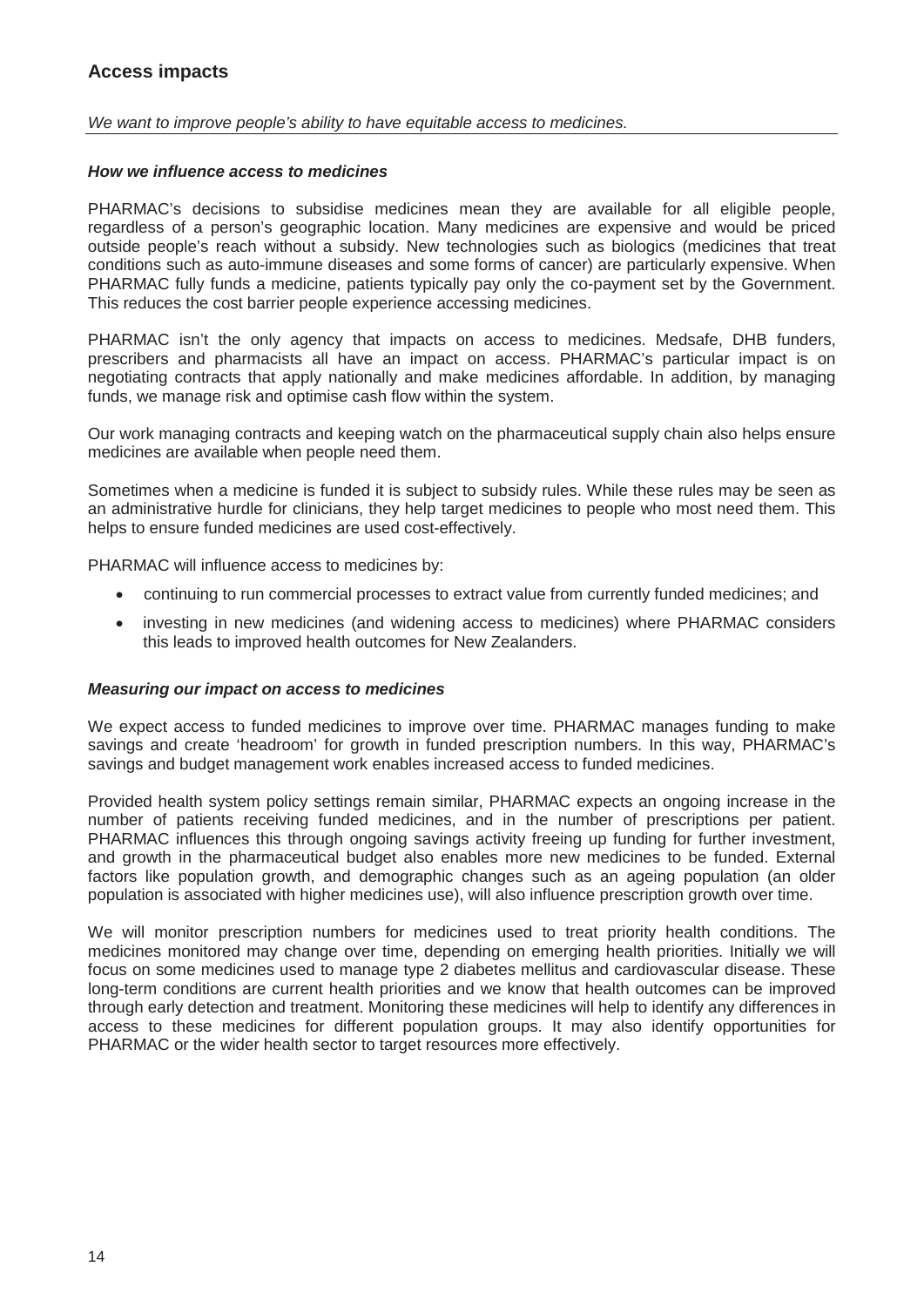| <b>Access impact</b>                                                          | <b>Measure</b>                                                                                                                                                      | <b>Rationale</b>                                                                                                                                                                                    |
|-------------------------------------------------------------------------------|---------------------------------------------------------------------------------------------------------------------------------------------------------------------|-----------------------------------------------------------------------------------------------------------------------------------------------------------------------------------------------------|
|                                                                               | οf<br>prescriptions<br>The<br>number<br>high cholesterol<br>dispensed for<br>statin medications monitored by<br>ethnicity<br>qender,<br>and<br>age,<br>deprivation. | Long-term conditions<br>including<br>cardiovascular disease (CVD) and<br>diabetes mellitus are a leading<br>cause of morbidity<br><b>New</b><br>in.<br>Zealand. These conditions also               |
| New Zealanders have access to<br>the medicines they need in the<br>community. | prescriptions<br>number<br>of<br>The<br>dispensed for low-dose aspirin<br>and<br>monitored<br>ethnicity<br>by<br>deprivation.                                       | disproportionately affect<br>Māori,<br>Pacific and South Asian peoples. <sup>7</sup><br>Funded medicines are available to<br>help prevent or control CVD and<br>mellitus.<br>Monitoring<br>diabetes |
|                                                                               | number of<br>The<br>prescriptions<br>dispensed for oral hypoglycaemic<br>medication (suphonylureas and<br>biguanides) monitored by ethnicity<br>and deprivation.    | prescription numbers for these<br>medicines will help to identify<br>whether access is equitable.                                                                                                   |

PHARMAC's expanded role includes managing expenditure on the medicines used in DHB hospitals. As we do not yet have responsibility for full budget management in DHB hospitals, our main focus is to drive national consistency in access to hospital medicines and manage new investment in hospital medicines within the expenditure agreed with DHBs.

The introduction of a new Hospital Medicines List within the Schedule (Part II of Section H) in 2013 is standardising the medicines funded in DHB hospitals throughout the country, reducing historical variation. When new medicines are added to Section H, these will be available on a nationally consistent basis. Section H may also create greater efficiencies through using a central agency (PHARMAC).

PHARMAC is now focusing on supporting DHBs to use Section H effectively and developing an approach to begin budget management for hospital medicines.

| <b>Access impact</b>   | <b>Measure</b>                                                                                                                                                                          | <b>Rationale</b>                                                                                                                                                                  |
|------------------------|-----------------------------------------------------------------------------------------------------------------------------------------------------------------------------------------|-----------------------------------------------------------------------------------------------------------------------------------------------------------------------------------|
| DHB hospital settings. | A nationally consistent range of The number of medicines listed in Expanding<br>medicines is available for use in Section H expands within the medicines available through DHB<br>DHBs. | the<br>0f<br>number<br>expenditure range agreed with   hospitals will increase access;<br>however, it is important that new<br>investment<br>managed<br><b>IS</b><br>sustainably. |

During the next four years PHARMAC's main focus for medical devices will be increasing procurement activity from optional national contracts towards a national management approach. The first contracts have been negotiated for selected categories (eg, wound care products), with around 2500 items now available through national contracts and listed in Part II of Section H.

| <b>Access impact</b>                                                                            | <b>Measure</b>                                                             | <b>Rationale</b>                                                                                                                                                                                                                               |
|-------------------------------------------------------------------------------------------------|----------------------------------------------------------------------------|------------------------------------------------------------------------------------------------------------------------------------------------------------------------------------------------------------------------------------------------|
| DHBs have access to a range of<br>device<br>contracts<br>medical<br>in.<br>selected categories. | <b>DHB</b><br>of PHARMAC-<br>uptake<br>negotiated<br>medical<br>contracts. | Comprehensive DHB uptake of<br>device optional national contracts will<br>ensure the potential benefits of<br>these contracts are realised.<br>Good uptake will give PHARMAC<br>an indication of the acceptance of<br>these contracts by DHBs. |

<span id="page-17-0"></span> $\frac{1}{1}$ <sup>7</sup> http://www.health.govt.nz/new-zealand-health-system/health-targets/about-health-targets/health-targets-more-heart-and-diabeteschecks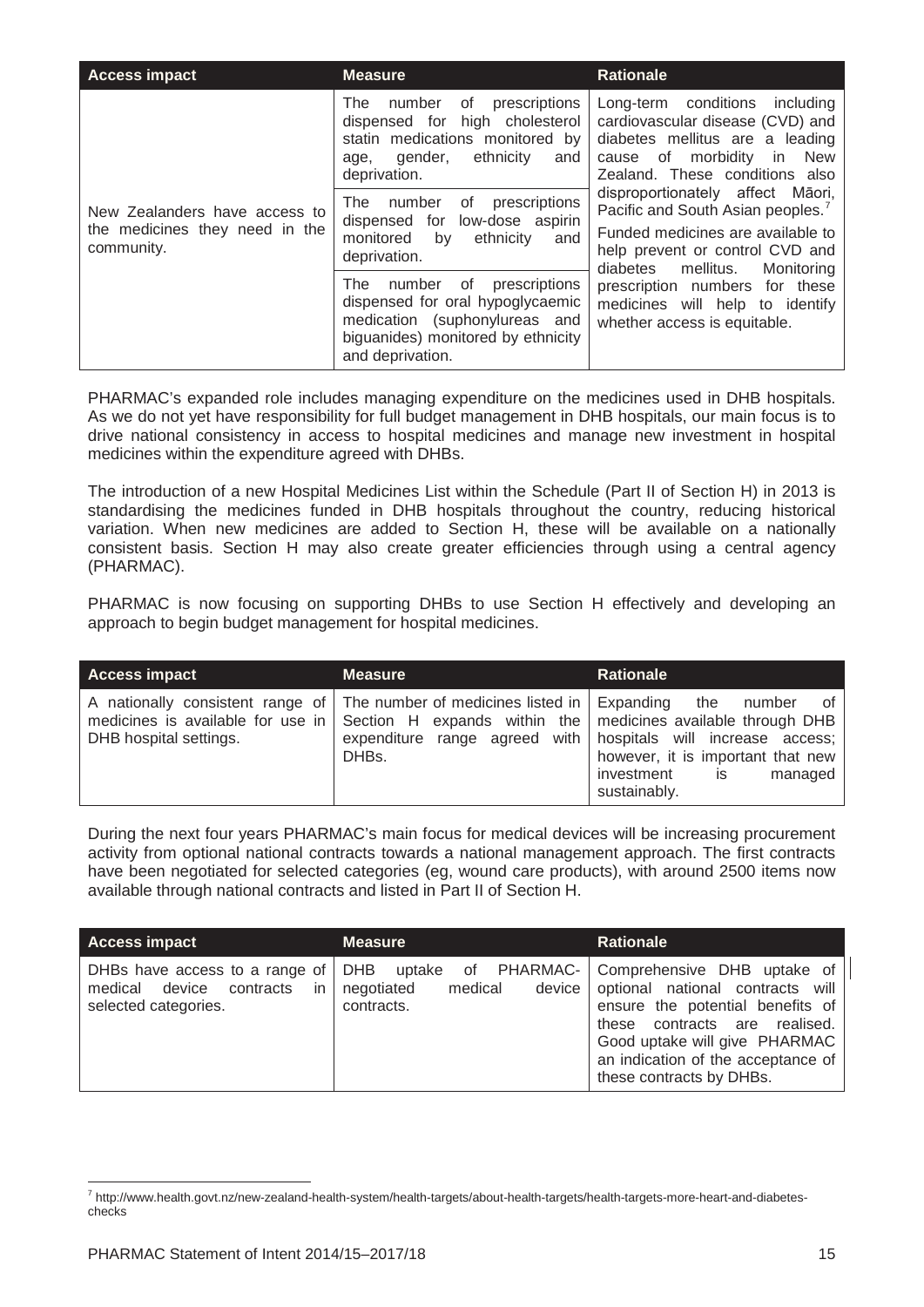## <span id="page-18-0"></span>**Usage impacts**

*We want medicines to be prescribed, dispensed and used by patients as well as possible. If medicines are over-, under- or misused, then people miss out on the health benefits the medicine could provide them.* 

#### *How we influence medicines use*

We work to ensure health professionals are well informed about funded medicines and we provide professional development services for clinicians about evidence-based medicine. These services include providing high-quality, evidence-based prescriber educational material and running the PHARMAC Seminar Series for health professionals.

Pharmacists play an important role in helping people understand their medicines, and we provide information to support pharmacists to help people adjust to brand changes.

Complex funding decisions, particularly where they involve a change in brand, often require an implementation plan to achieve best health outcomes and to realise the potential benefits of the decision. PHARMAC tailors implementation plans to the particular decision being made. It may involve working with consumer groups, specialist clinicians and other health professionals to develop resources or determine appropriate ways to communicate the change.

Our population health programmes and campaigns often include messages promoting access to, and the optimal use of, medicines. Each of these programmes has targets and measures to gauge the programme's success, and we evaluate them to see whether those targets have been met.

We are one of many health agencies that seek to improve health literacy – *"the degree to which individuals have the capacity to obtain, process and understand basic health information and services in order to make informed and appropriate health decisions". [8](#page-17-0)* This plays an important role in optimal medicines usage*.* The level of understanding an individual has about their health status and the role medicines might play in maintaining their health status, and the way information is provided to them by their healthcare professionals can substantially influence whether the potential benefit of a medicine is realised. Medicines adherence, people taking their medicine as prescribed and obtaining the full benefit, helps ensure medicine subsidies are effective and obtain the desired health outcomes. PHARMAC has contracted two providers to develop and pilot electronic adherence tools to assist patients to manage their medicines effectively. These pilots will help us identify the value of new technology in supporting medicines adherence.

#### *Measuring our impact on medicines use*

PHARMAC has some control over medicine use through defining access criteria for funded medicines, to help us secure the best health outcomes within available funding. The most widely used instrument is Special Authority, which requires clinicians to apply on the basis that their patient meets the access criteria for funding defined in the Pharmaceutical Schedule.

If we wanted to ensure all medicines were prescribed only to patients most likely to benefit, one option would be to restrict access to every medicine through use of a Special Authority. However, PHARMAC is aware that each Special Authority places an administrative burden on clinicians, which is a cost to the sector. We need to strike a careful balance between managing this burden and the benefit to be gained from targeting access in this way.

PHARMAC also considers how applying a Special Authority restriction can contribute towards targeting patients with the greatest health need and assist in optimal prescribing.

The graphs on page 17 show that while the proportion of Special Authority medicines compared with open access medicines has grown over time, it remains very small. However, the drug cost for these medicines has grown from around 20 percent of the CPB in 2001 to almost 50 percent in 2013. This illustrates why Special Authorities are an important tool for managing medicines use, and therefore

 $\overline{a}$ <sup>8</sup> http://www.moh.govt.nz/notebook/nbbooks.nsf/0/4559082D3B05C11FCC2576CE006835A1/\$file/korero-marama.pdf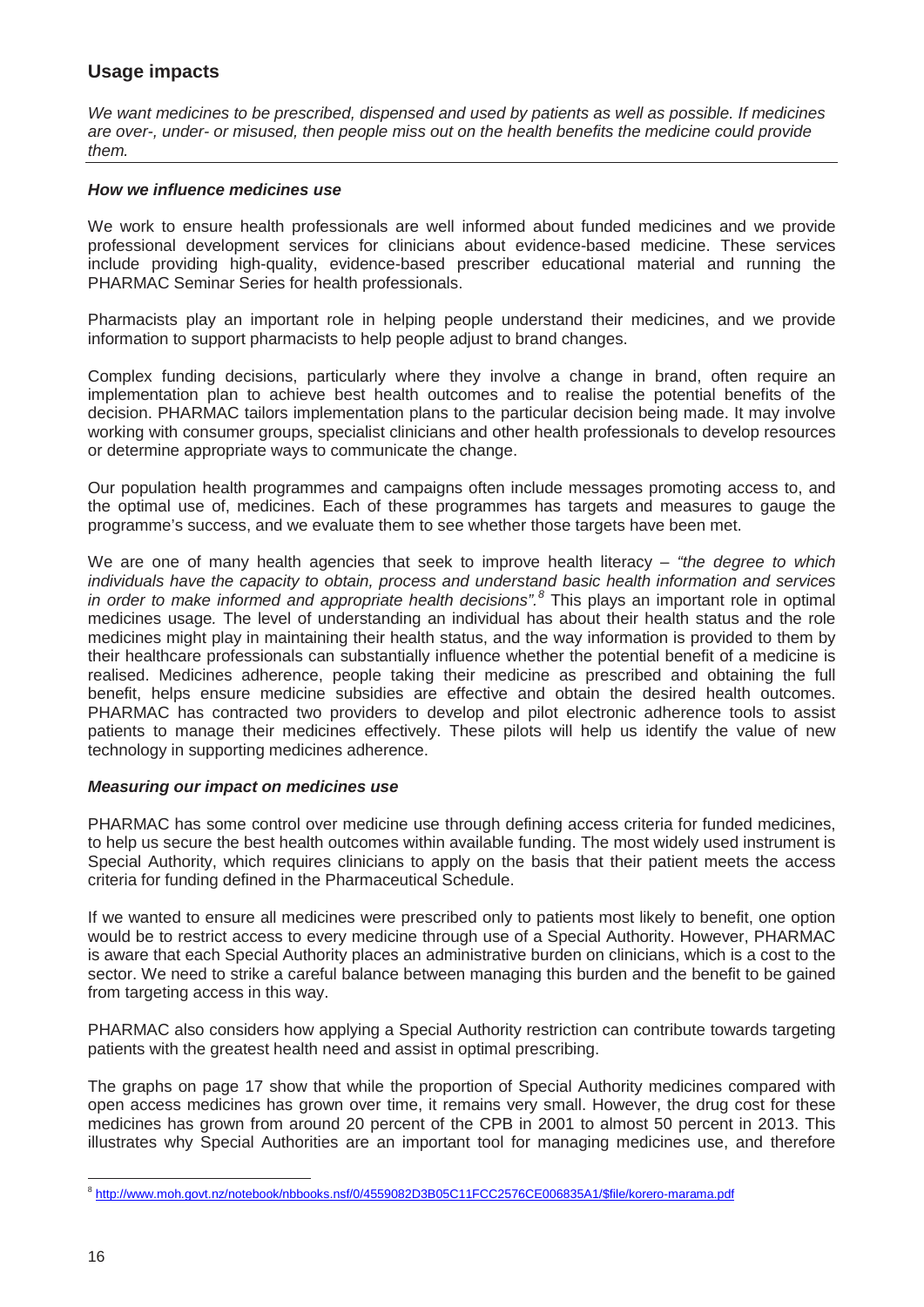spending growth. This supports PHARMAC's legislative objective, because over-prescribing expensive medicines would limit our ability to use the pharmaceutical budget cost-effectively, reducing the opportunity to invest in new medicines.

We anticipate ongoing gradual increases in spending on Special Authority medicines. We will monitor the proportion of Special Authority prescriptions compared with open access prescriptions and the cost of these as a percentage of the CPB over time. However, we expect that as the cost of any particular Special Authority medicine declines we will, where appropriate, remove Special Authority restrictions.

*Proportion of prescription items and drug cost for Special Authority medicines compared with open access medicines over time* 



| Usage impact                                                      | <b>Measure</b>                                                                                                                                                                                                                      | <b>Rationale</b>                                                                                                                                                                                                                                                                                                               |
|-------------------------------------------------------------------|-------------------------------------------------------------------------------------------------------------------------------------------------------------------------------------------------------------------------------------|--------------------------------------------------------------------------------------------------------------------------------------------------------------------------------------------------------------------------------------------------------------------------------------------------------------------------------|
| Funded medicines are targeted to<br>those most likely to benefit. | The<br>Special<br>proportion<br>0f<br>medicines<br>Authority<br>open<br>to<br>monitored<br>medicines is<br>access<br>over time.<br>The cost of Special Authority<br>medicines as a percentage of the<br>CPB is monitored over time. | Special<br>Authority<br>approvals<br><b>PHARMAC</b><br>provide<br>enable<br>to<br>funded<br>certain<br>access<br>to<br>medicines<br>those<br>sooner<br>tor<br>most likely to<br>benefit<br>patients<br>(particularly where the medicine is<br>higher cost), while at the same<br>time managing spending growth<br>sustainably. |

When medicines are prescribed inappropriately (eg, for those less likely to benefit or where potential harms exist), it is unlikely that the medicine will achieve best health outcomes for New Zealanders. Where PHARMAC identifies potential prescribing issues, we sometimes initiate programmes to assess the issue and identify options for addressing any practice gaps found. For example, we are currently undertaking a pilot to assess the extent of inappropriate prescribing of antipsychotics for behavioural and psychological symptoms of dementia in residential care facilities. The health of older people, including dementia care, is a priority for the health system, which makes PHARMAC's pilot programme timely. PHARMAC will monitor trends in antipsychotic prescriptions dispensed to people over 65 over time.

| Usage impact                               | <b>Measure</b>                                                                                                                                                                 | <b>Rationale</b>                                                                                          |
|--------------------------------------------|--------------------------------------------------------------------------------------------------------------------------------------------------------------------------------|-----------------------------------------------------------------------------------------------------------|
| Funded<br>medicines<br>are<br>responsibly. | used   The trend in prescription numbers   The health of older people is a<br>for antipsychotics dispensed to Government and health system<br>over 65s is monitored over time. | priority. Antipsychotic medications<br>can be prescribed inappropriately<br>to older people with dementia |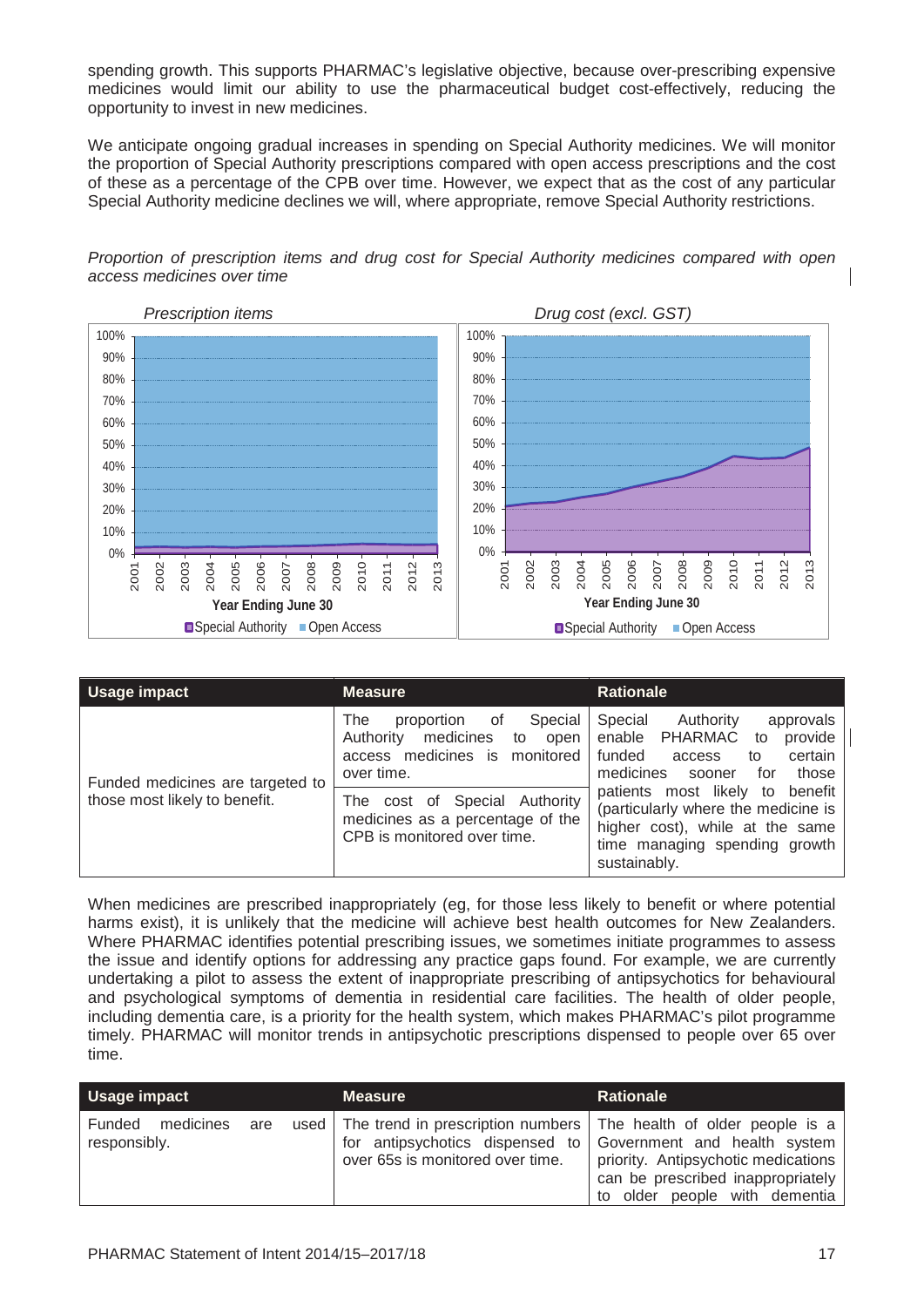| experiencing<br>behavioural<br>symptoms. These medicines can<br>have unacceptable adverse<br>effects in this patient group.<br>Monitoring the trend will give<br>PHARMAC and the wider health<br>system insight into the extent of |
|------------------------------------------------------------------------------------------------------------------------------------------------------------------------------------------------------------------------------------|
| inappropriate use of these<br>medicines to inform any options<br>for addressing practice gaps.                                                                                                                                     |

#### <span id="page-20-0"></span>**Economic and system impacts**

*Helping the health system work more cohesively, providing certainty for government on the costs of pharmaceuticals and assisting DHBs to obtain better value for money.* 

#### *Measuring economic and system impacts*

PHARMAC's economic and system impacts support the Government's overall fiscal management through tight budgetary control. This is particularly important at a time of fiscal restraint and tight budgets.

Each year PHARMAC is faced with a list of pharmaceuticals seeking funding, and prioritises how best to spend the available funding in order to achieve the best health outcomes within the funding provided. Prioritisation is necessary because the demand for funding is always greater than the amount of available funding. We do this by using our nine decision criteria (we began to review our criteria in 2013/14 and we anticipate introducing a new decision-making approach in 2014/15).

We estimate health gain in terms of Quality-Adjusted Life Years (QALYs – see box opposite). We can measure our decision-making effectiveness by calculating the average value of the funding options we had available (our prioritisation list), and comparing that figure with the average value of the funding decisions actually made. Value can be expressed in terms of the number of QALYs gained per net million dollars spent by the health sector. We will aim to out-perform the average value of the funding options available, and in so doing illustrate our performance in selecting the best-value funding options available to use during the year.

#### *Measuring our contribution to economic and system impacts*

In 2014/15 PHARMAC's operating budget will increase, and the Combined Pharmaceutical Budget (CPB) will accommodate a minimum of \$10 million spent on new medicines and widened access to medicines. PHARMAC's management activity, including investing in new medicines and making savings on existing products, is expected to lead to growth of six to seven percent in the volume of medicines funded and the number of new medicines will also grow. So through PHARMAC's activity, more New Zealanders will receive funded medicines and the range will grow.

#### **Measuring our impact – the QALY**

PHARMAC measures the impact of its decisions using QALYs (quality-adjusted life years). This is an international standard measure that takes into account the impact a pharmaceutical or other medical intervention has on quality and quantity of life.

For example, a person who regularly takes their asthma preventer inhaler as directed not only reduces the albeit small chance of premature death on average, they also may be more able to go about daily tasks such as walking the children to school, doing the housework or even being able to return to work. Such factors are all taken into account in the QALY measure.

Our work has meant that, between 2003 and 2013, we have saved DHBs a cumulative total of \$3.83 billion and we estimate a further \$1.19 billion in 2013/14. At the same time, the number of new medicines and patients receiving them has increased. This estimate is based on pharmaceutical prices in 2003 mapped to current prescribing activity, and compares actual spending with what would have happened had PHARMAC taken no action. Without PHARMAC, this funding would have had to come from other areas of health spending. PHARMAC's work gives DHBs funding choices they wouldn't otherwise have.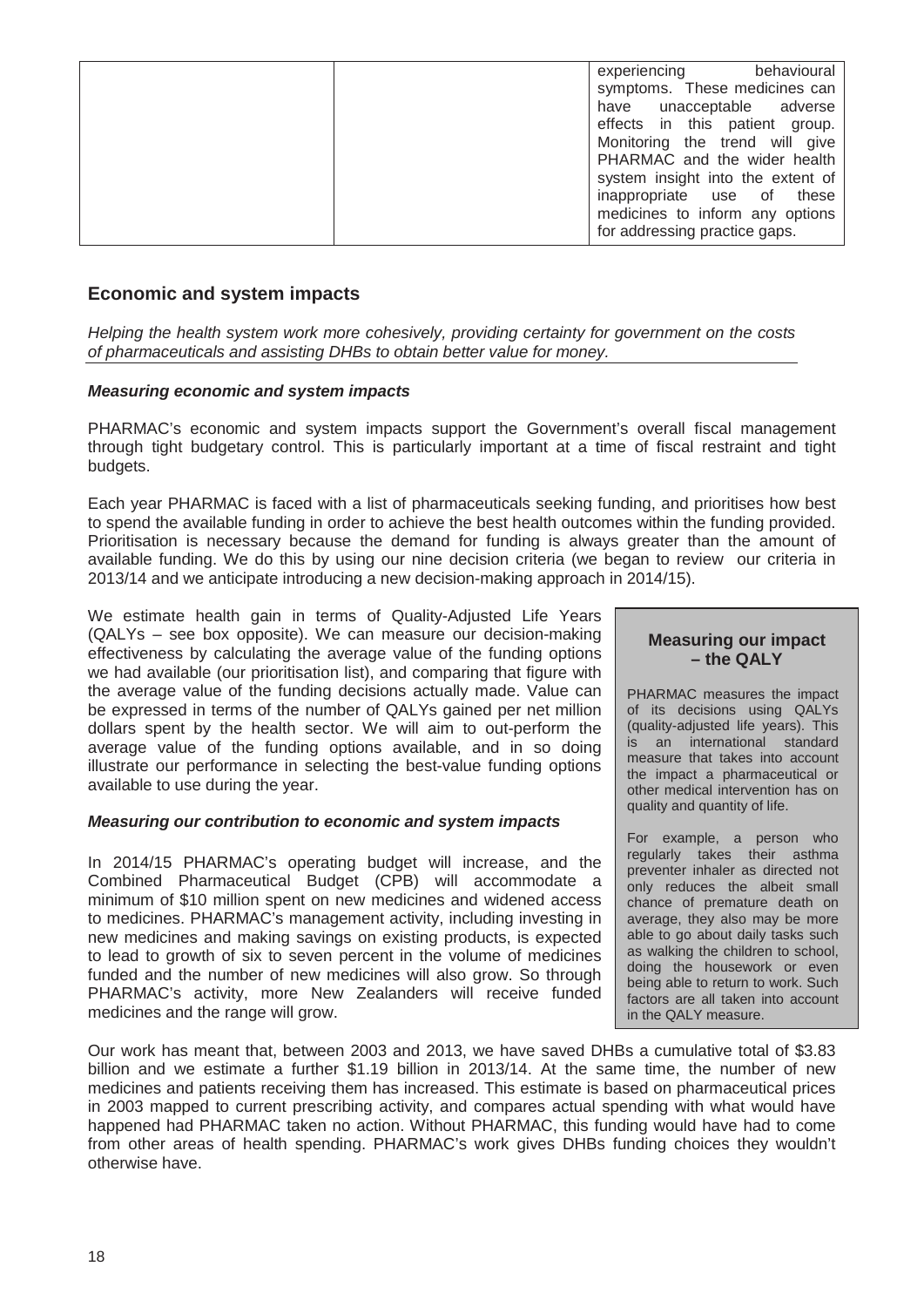PHARMAC's activity will include:

- seeking clinical advice on potential new pharmaceutical investments;
- reviewing (where appropriate) access to currently funded medicines and removing access barriers where possible;
- working with pharmaceutical suppliers to reach cost-effective and mutually acceptable agreements for new pharmaceuticals;
- continuing to run commercial processes to extract value from currently funded medicines; and
- investing in new medicines (and widening access to medicines) where PHARMAC considers this leads to improved health outcomes for New Zealanders.

| <b>Economic and system impact</b> | <b>Measure</b>                                                                                                                                                                                                                                                                                                                                                                      | <b>Rationale</b>                                                                                                                                                                                                                                                                                                                                                      |
|-----------------------------------|-------------------------------------------------------------------------------------------------------------------------------------------------------------------------------------------------------------------------------------------------------------------------------------------------------------------------------------------------------------------------------------|-----------------------------------------------------------------------------------------------------------------------------------------------------------------------------------------------------------------------------------------------------------------------------------------------------------------------------------------------------------------------|
| DHBs get best value for money.    | The average value of funding<br>decisions<br>within<br><b>CPB</b><br>the<br>continues to be greater than the<br>average value of all opportunities.<br>For example in 2012/13 funded<br>proposals provided a weighted<br>average of 27 QALYs per \$1m net<br>the<br>health<br>sector.<br>costs to<br>compared with an average of 19<br>QALYs/\$1m from all proposals<br>considered. | To ensure<br>our decisions are<br>delivering "best health outcomes<br>funding<br>the<br>within<br>provided".<br>Comparing<br>the<br>average<br>QALYs/\$1m from the decisions<br>with<br>possible<br>the<br>made<br>QALYs/\$1m from all proposals<br>considered helps tell us whether<br>the value we achieve for the<br>system is delivering best health<br>outcomes. |

The graph below shows PHARMAC's impact on drug expenditure in the CPB. PHARMAC's influence has been in negotiating lower prices for existing pharmaceuticals, while maintaining and widening access for New Zealand patients. Cost management of pharmaceuticals has been achieved through competition, which has led to price reductions, rather than by restricting access to medicines or limiting patient choice. Through this work, PHARMAC has managed funding at a lower level of growth than would otherwise have occurred.

*Impact of PHARMAC on drug expenditure over time (actual and predicted 2003-2017)*



The shaded area between the graph's lines indicates the total amount saved since 2003. This is the difference between estimated spending without savings, and actual spending.

The value of the CPB includes nicotine replacement therapy from 2010/11, pharmaceutical cancer treatments from 2011/12, vaccines from 2012/13 and haemophilia treatments from 2013/14. The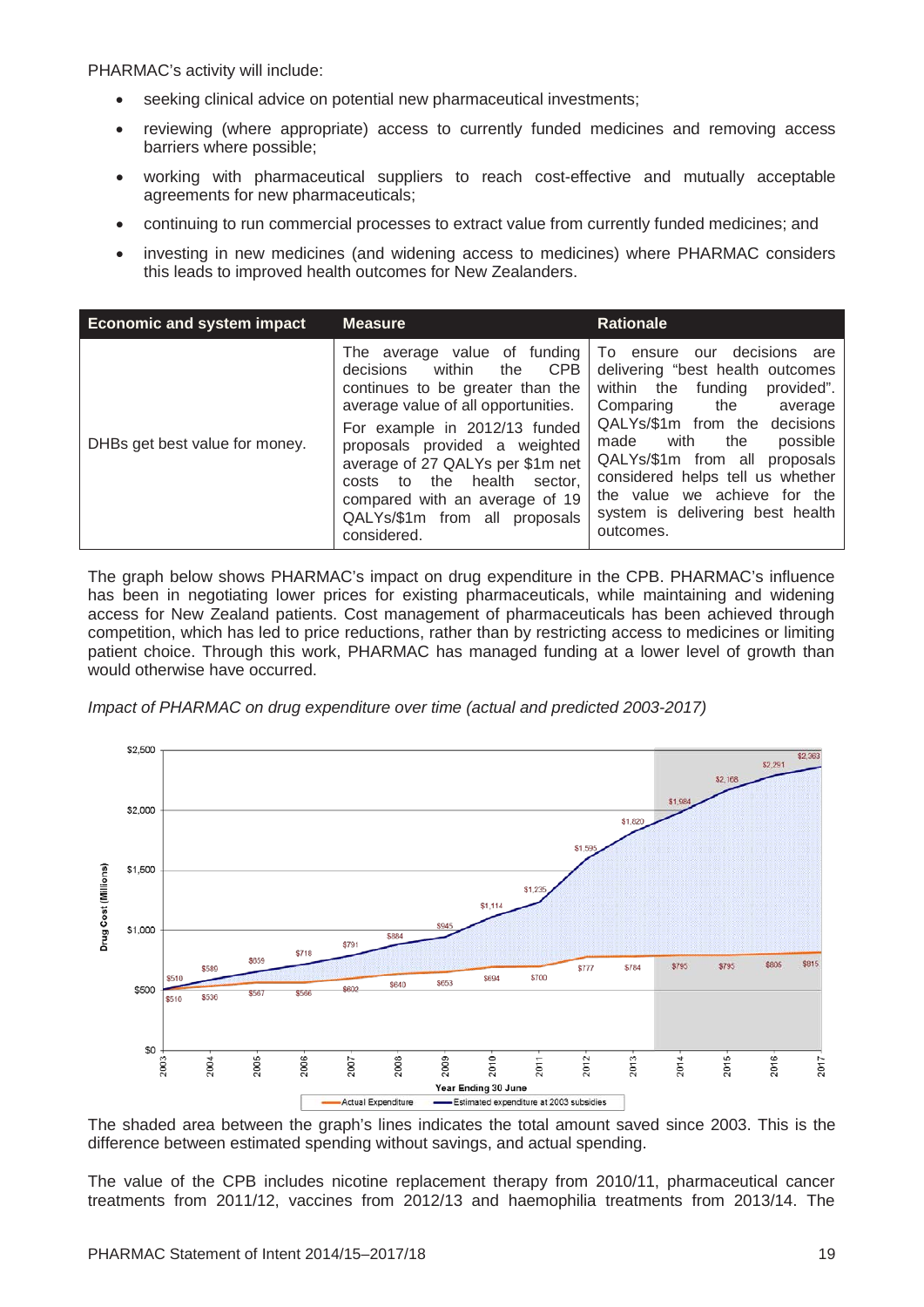inclusion of these additional items makes predictions of future expenditure trends less certain. Expenditure beyond 2014 is estimated and actual figures are subject to change. Predictions of future expenditure do not take into account the possibility of further spending being included or of additional savings being made.

#### *Potential savings to DHBs from medical devices activity*

In 2011/12 DHBs were spending around \$880 million on medical devices, with cost growth estimated at around seven percent per year. Cabinet expects PHARMAC will deliver savings to DHBs from the full management of medical devices. This includes assessment, prioritisation, standardisation and procurement of all hospital medical devices within a fixed budget. PHARMAC is moving towards achieving this in a carefully sequenced way. In the meantime, Cabinet agreed PHARMAC should begin procurement of some medical device categories immediately, as a first step to full management within the Pharmaceutical Schedule. This procurement started to deliver net savings to DHBs from 2013/14 and will continue over time as we move toward full management.

From 2017/18 PHARMAC intends to take on responsibility for full budget management of hospital medical devices, although this is dependent on a full roll-out of the Financial Management Information System (FMIS) across 20 DHBs. The FMIS system will support compliance with Section H of the Pharmaceutical Schedule, which will list the PHARMAC-negotiated medical device contracts DHBs can now take advantage of. Some of the anticipated benefits may be reinvested in new devices/health services. A major portion of the procurement savings within HBL's Financial Procurement and Supply Chain Programme (FPSC) relates to medical devices.

While PHARMAC's procurement work will contribute to the FPSC anticipated level of medical devices procurement savings, the savings of PHARMAC's broader medical devices management may exceed the cumulative benefits identified in the FPSC. This estimate is based on PHARMAC's experience in managing pharmaceuticals, rather than any robust data set. We expect to modify these estimates as required as we gain more data and experience.

# <span id="page-22-0"></span>**Our capability**

Our success depends on adequate capability in a number of areas. PHARMAC's unique skill lies in our ability to synthesise and create unique knowledge to help us achieve our legislative objective. Our people are our most important asset as they are integral to our ability to deliver on our functions, so our ability to attract and retain skilled staff, be a good employer and enhance our attractiveness as a place to work is critically important to enable us to continue to meet our legislative objective.

### <span id="page-22-1"></span>**Enhancing PHARMAC as a good employer**

With general fiscal restraint, there is an even greater need to ensure other factors affecting employee engagement and satisfaction are well managed. While the current economic climate may encourage job retention, balanced against this is the high-performing nature of our staff and the environment at PHARMAC which facilitates development of sought-after skills (and therefore increased employment prospects). We need to develop and retain key capability in areas where particular skills are in short supply. PHARMAC's expanded role in hospital medicines and hospital medical devices will also require recruiting more employees with the appropriate specialised skills. With skills in economic assessment and commercial procurement in the medical field already in short supply in New Zealand, this makes it even more critical that PHARMAC attracts and retains good staff.

We will continue to focus on key areas relevant to being a good employer, including:

• *leadership, accountability and culture* – we believe we have the necessary leadership capability, and treat our accountability requirements (as per workplace legislation) with high priority. We aim to enhance this capability through skills development and succession planning. Drawing on internal and external feedback, we continue to build an organisational culture fit for current and future challenges. In particular we are committed to equal employment opportunities and will continue to ensure our culture supports diversity in the workplace. PHARMAC reviewed and republished its Vision, Mission and Values in 2011/12;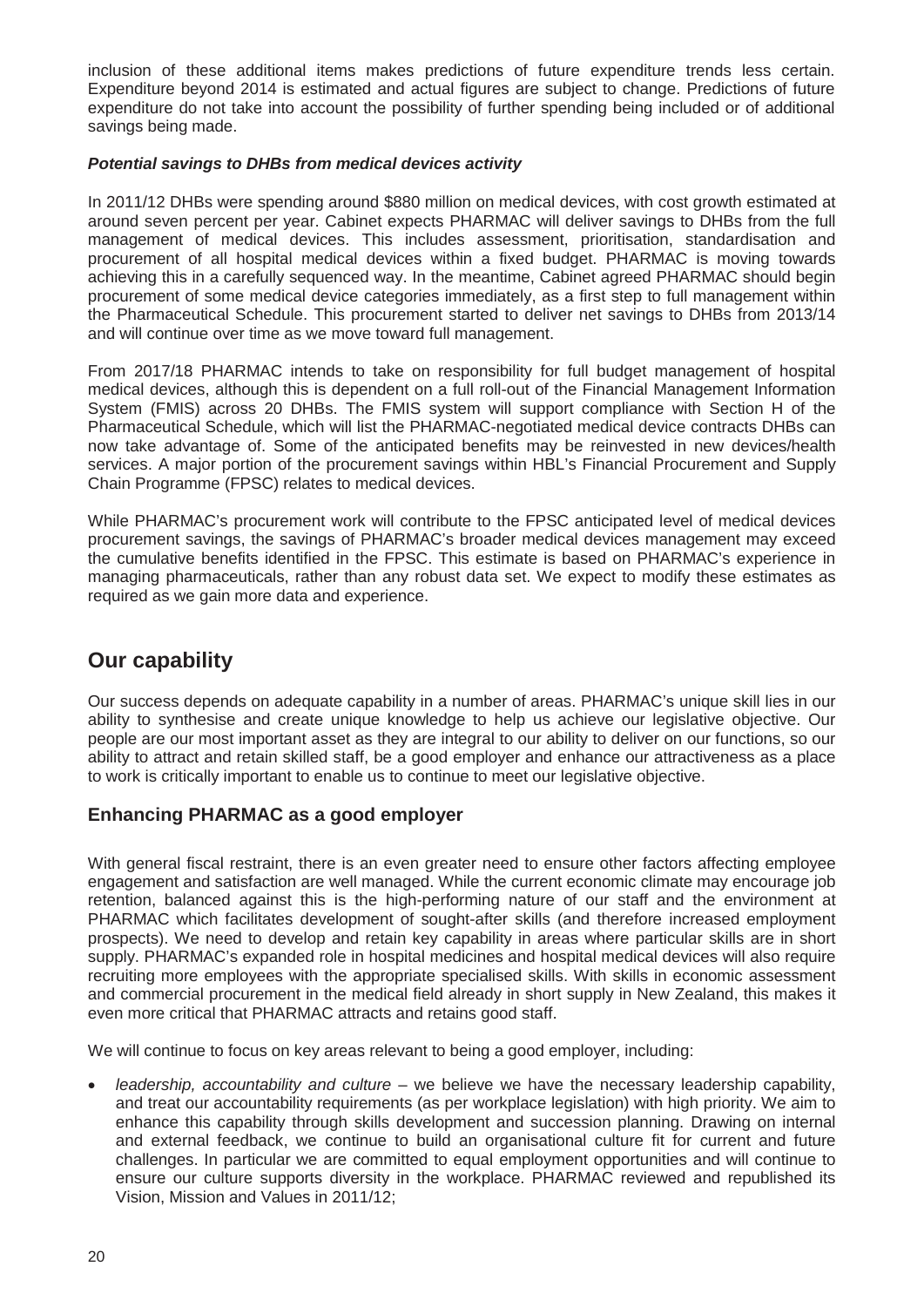- *recruitment, selection and induction* our recruitment process remains an important focus to fill vacancies quickly with appropriately skilled staff. Recruitment activity has increased over the past two years and we are likely to see further growth over the next three years as our hospital medical device function becomes fully established. Our induction programme for new recruits covers all key aspects of our business, to quickly build new employees' understanding of our work and expectations;
- *employee development, promotion and exit* our performance review process includes a focus on personal and career development. Exit interviews are conducted for most leavers to learn how we can further improve as an employer;
- *flexibility and work design* we offer flexible working conditions, including part-time work and remote working, provided business needs can be met. There is significant uptake of these options by employees;
- *remuneration, recognition and conditions* remuneration is performance based, using a 'total remuneration' policy with reference to external market benchmarks and remuneration expectations of the state sector;
- *harassment and bullying prevention* the PHARMAC value of 'due respect' informs all that we do. We have high expectations about how our staff treat each other and we have policies in place which make it clear that harassment, bullying and other such behaviour are not tolerated; and
- *safe and healthy environment* the health and safety of our working environment is monitored, including workstation audits, and emergency preparedness (including business continuity planning).

### <span id="page-23-0"></span>**Other important areas of capability focus**

Capability in all areas needs to be monitored and, where necessary, improved. We have strengthened our focus on business improvement with dedicated internal processes related to identifying and addressing improvements. We consider the following capability areas are priorities to enable us to meet current and future challenges:

- *governance* PHARMAC has a strong focus on effective governance, including use of a clear decision-making process (the decision criteria were reviewed in 2013/14);
- *communications and stakeholder engagement* we are working on understanding our stakeholder views better, and improving how we explain our own. We continue to explore opportunities for greater community engagement (eg, community forums for key consultation activity) and periodically hold the PHARMAC Forum, a face-to-face conference for leaders in the health sector;
- *advisory committees* we take advice from clinical and consumer advisory committees. The advice from our clinical committees is an important input to our decisions, and an important way to benefit from expert clinical views. The advice from our Consumer Advisory Committee ensures our consultation and communications activities are appropriate and relevant;
- *Māori responsiveness*  PHARMAC is committed to upholding the principles of the Treaty of Waitangi. Our Māori Responsiveness Strategy, Te Whaioranga, provides a framework for ensuring that PHARMAC is aware of, and responsive to, the needs of Māori in relation to pharmaceuticals;
- *Pacific responsiveness*  PHARMAC has developed a Pacific Responsiveness Strategy to guide our internal and external engagement and operations affecting Pacific peoples;
- *risk management* our operating environment generates many risks. If they are not identified early and managed appropriately, some of these risks could delay our decisions or increase expenditure, losing health outcomes that would otherwise be possible. We operate a risk management framework requiring regular screening of risks and reporting to the Board.